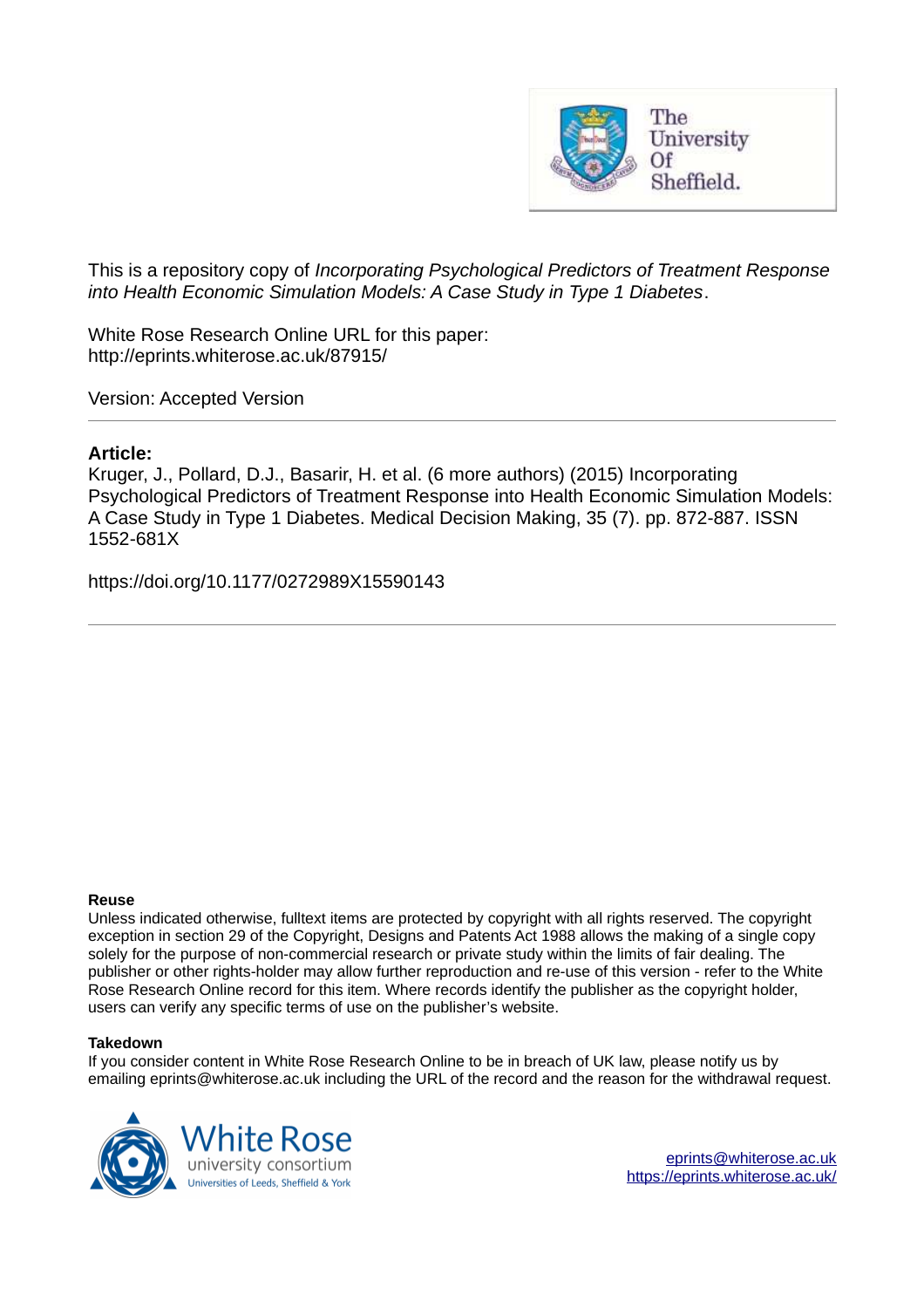# **Title**<sup>1</sup>

Incorporating Psychological Predictors of Treatment Response into Health Economic Simulation Models: A Case Study in Type 1 Diabetes

**Running head:** Incorporating psychology in health economic models

## **Authors:**

Jen Kruger, MSc Daniel Pollard, MSc Hasan Basarir, PhD Praveen Thokala, PhD Debbie Cooke, PhD Marie Clark, PhD Rod Bond, DPhil Simon Heller, MD Alan Brennan, PhD

**Department where the work was done:** School of Health and Related Research, University of Sheffield

## **Contact information for corresponding author and author to receive reprint requests:**

Daniel Pollard School of Health and Related Research University of Sheffield Regents Court 30 Regent Street Sheffield S1 4DA +44 (0) 114 222 6126 [d.j.pollard@sheffield.ac.uk](mailto:d.j.pollard@sheffield.ac.uk)

-

This article has been accepted for publication and undergone full peer review but has not been thourgh the copyediting, typesetting, pagination and proofreading process, which may lead to

<sup>&</sup>lt;sup>1</sup> Financial support for this study was provided entirely by a grant from the National Institute for Health Research. The funding agreement ensured the authors' independence in designing the study, interpreting the data, writing, and publishing the report.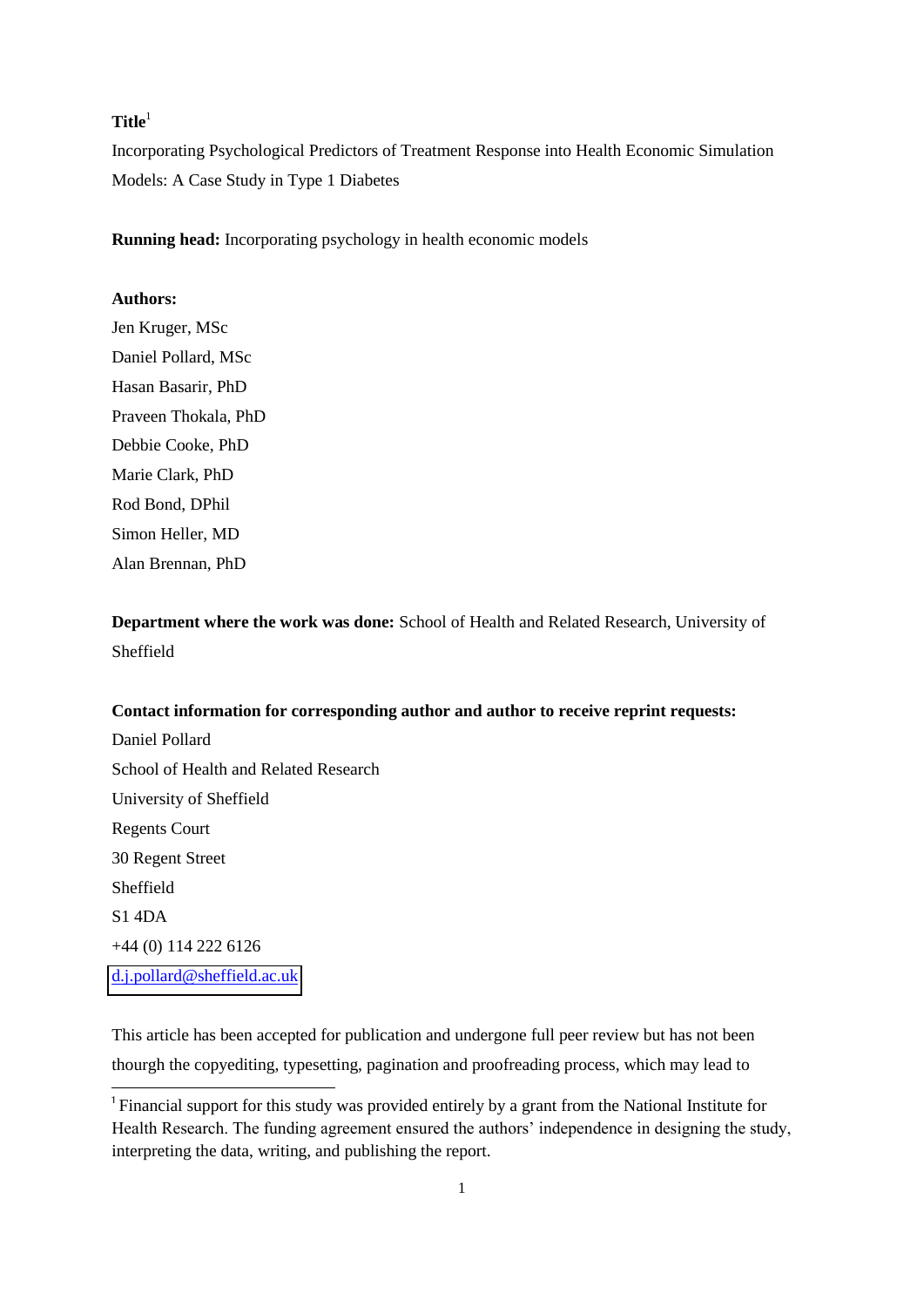difference between this version and the Version of Record. Please cite this article as DOI: 10.1177/0272989X15590143

#### **Word count: 4,967**

## **Abstract**

#### **Background**

Health economic modelling has paid limited attention to the effects that patients' psychological characteristics have on the effectiveness of treatments. This case study tests:

- 1. the feasibility of incorporating psychological prediction models of treatment response within an economic model of type 1 diabetes
- 2. the potential value of providing treatment to a subgroup of patients
- 3. the cost-effectiveness of providing treatment to a subgroup of responders defined using five different algorithms.

#### **Methods**

Multiple linear regressions were used to investigate relationships between patients' psychological characteristics and treatment effectiveness. Two psychological prediction models were integrated with a patient-level simulation model of type 1 diabetes. Expected Value of Individualized Care analysis was undertaken. Five different algorithms were used to provide treatment to a subgroup of predicted responders. A cost-effectiveness analysis compared using the algorithms to providing treatment to all patients.

## **Results**

The psychological prediction models had low predictive power for treatment effectiveness. Expected Value of Individualized Care results suggested that targeting education at responders could be of value. The cost-effectiveness analysis suggested, for all five algorithms, that providing structured education to a subgroup of predicted responders would not be cost-effective.

## **Limitations**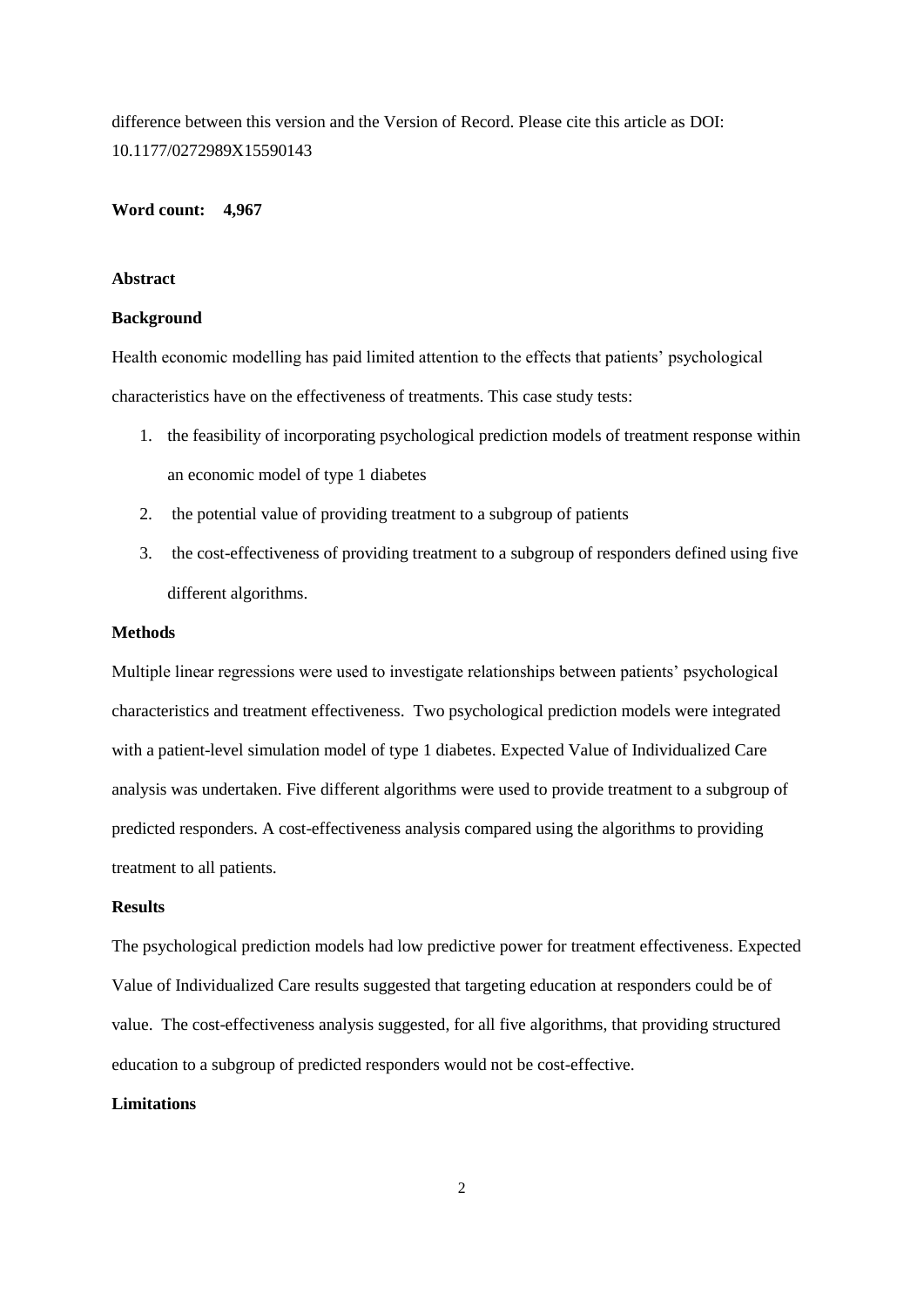The psychological prediction models tested did not have sufficient predictive power to make targeting treatment cost-effective. The psychological prediction models are simple linear models of psychological behaviour. Collection of data on additional covariates could potentially increase statistical power.

## **Conclusions**

By collecting data on psychological variables before an intervention, we can construct predictive models of treatment response to interventions. These predictive models can be incorporated into health economic models to investigate more complex service delivery and reimbursement strategies.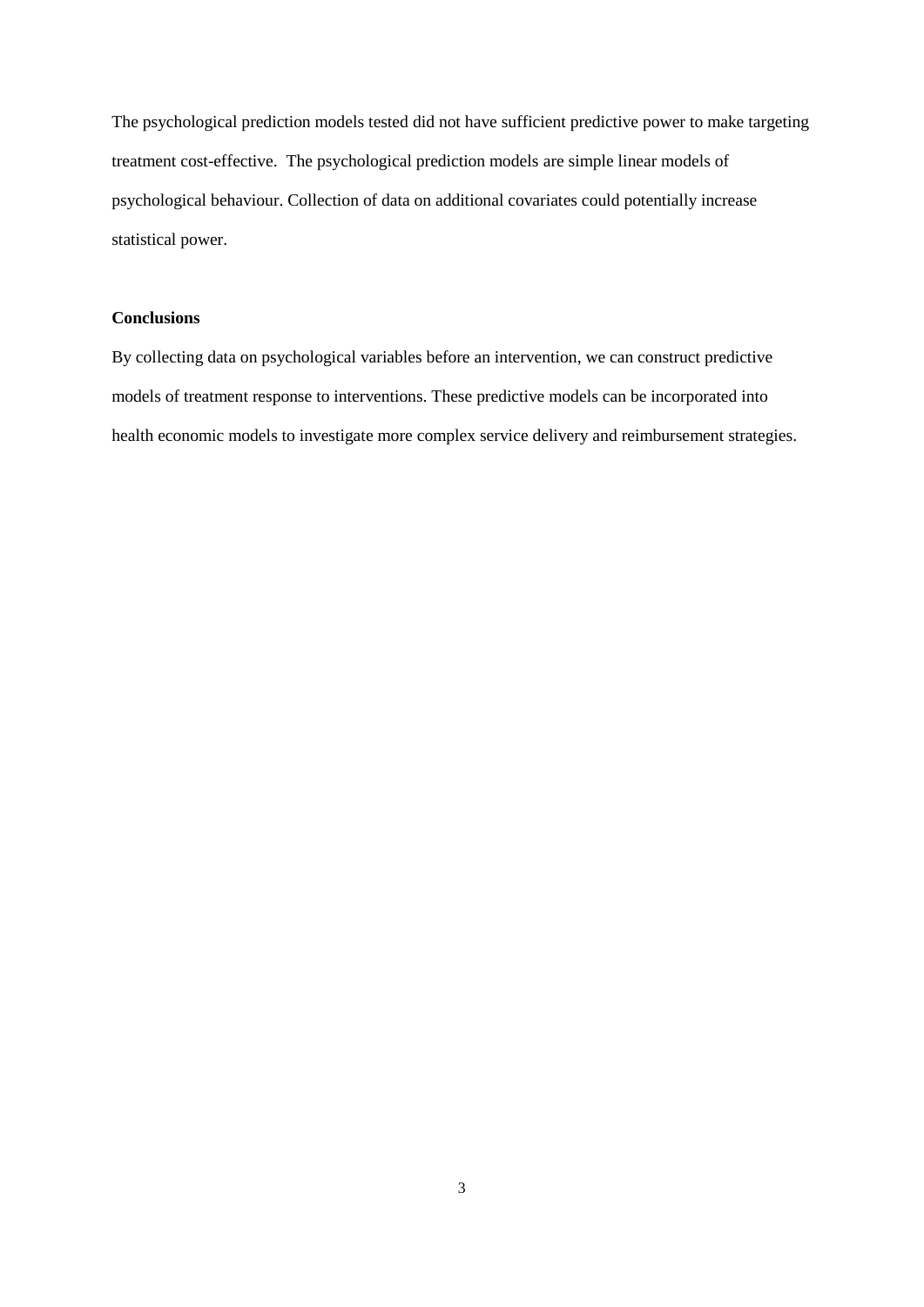#### **Introduction**

Health economic modelling has largely ignored the effect that patients' individual psychological, social and behavioural characteristics can have on the effectiveness of a treatment. In their Expected Value of Individualized Care framework, Basu and Meltzer suggest that failing to base treatment decisions on individual characteristics may lead to poorer outcomes than taking a more individualized approach to clinical decision making (1). They recommend collection of data on heterogeneous parameters that are expected to influence treatment outcomes and incorporation of these into economic analyses to estimate the cost-effectiveness of treatments for individual patients (1). Accounting for individually determined differences in treatment response could broaden the possible treatment options that could be evaluated in economic models. For example subgroups defined by psychological characteristics, for which a treatment should or should not be provided, could be identified. This could lead to improvements in overall outcomes and cost-effectiveness.

Patient psychology and behaviour are central to the management of diabetes, particularly treatment of type 1 diabetes (2). Diabetes patients' individual characteristics have a major impact on their selfcare health behaviours, for example insulin injection and blood glucose monitoring, which are demanding and complex (3). These health behaviours in turn affect  $HbA<sub>1c</sub>$ , the key clinical measure of glycaemic control. A reduction in  $HbA_{1c}$  of 0.5% has previously been reported as a clinically significant improvement for patients with diabetes (4). Published economic models of diabetes such as the Centre for Outcomes Research (CORE) model (5), the United Kingdom Prospective Diabetes Study (UKPDS) model (6) (a model of type 2 diabetes), the Economic Assessment of Glycemic control and Long-term Effects of diabetes (EAGLE) model (7) and others (8-11) do not currently account for psychological factors that may determine self-care behaviours and hence treatment outcomes. The aims of the current study were to: test the feasibility of incorporating psychological prediction models of treatment response within an economic model of a type 1 diabetes structured education programme, conduct an Expected Value of Individualized Care analysis to examine the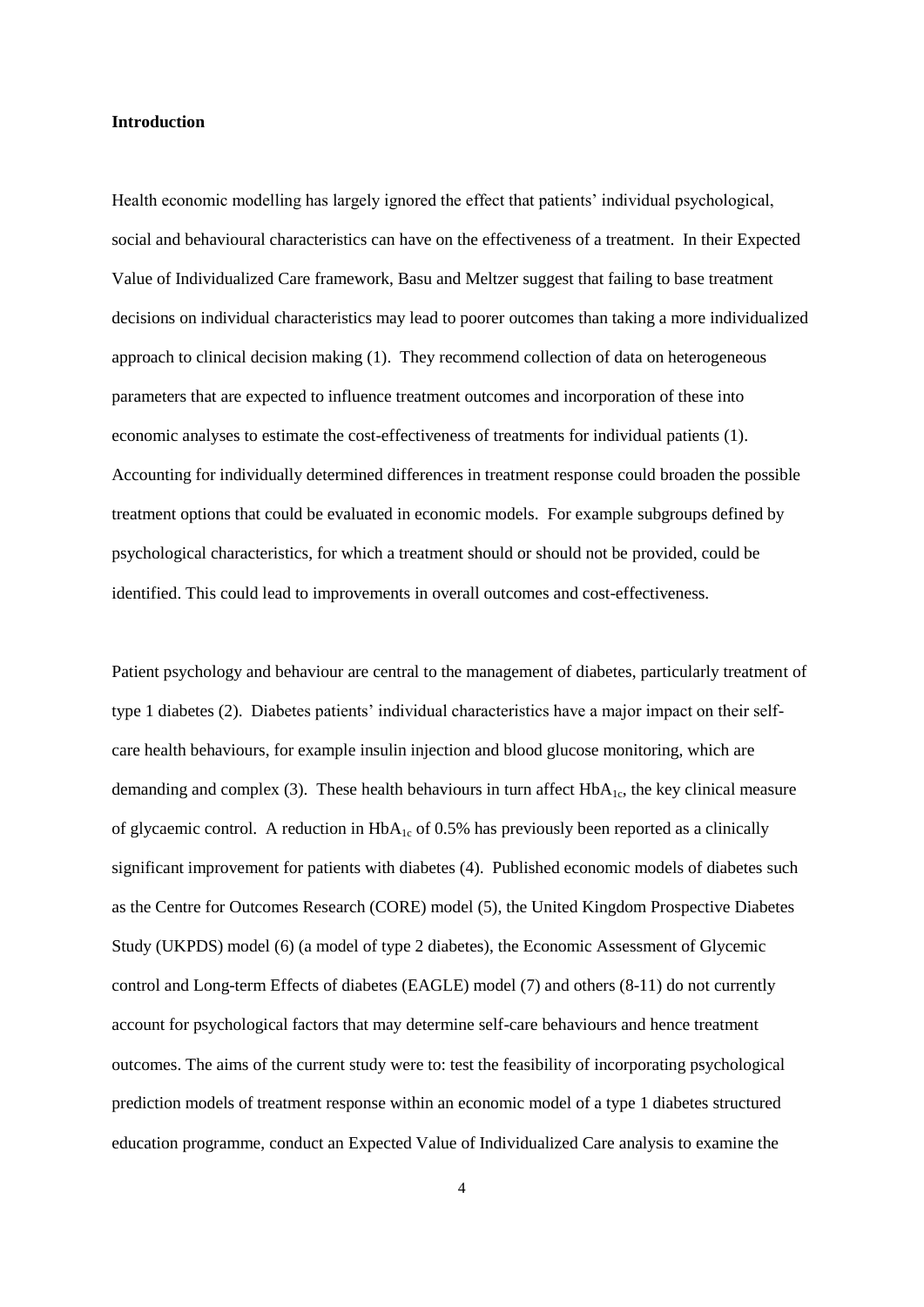potential value of providing treatment to a subgroup of patients, and to investigate the costeffectiveness of providing treatment to a subgroup of responders defined using five different treatment allocation algorithms.

## **Methods**

#### Case Description

The Dose Adjustment for Normal Eating (DAFNE) case study presented here provides a real-world example of heterogeneous treatment outcomes and how they can be incorporated within a health economic individual patient-level simulation model. DAFNE is a 5-day structured education programme with a 6-week booster session, aiming to improve patients' self-care behaviours and glycaemic control for adults with type 1 diabetes. DAFNE promotes flexible, intensive insulin therapy with a focus on adjusting insulin doses to match carbohydrate intake in order to allow greater dietary freedom. In 2002 the DAFNE Study Group published the results of a randomized controlled trial that suggested DAFNE improves (i.e. reduces)  $HbA_{1c}$  compared with no structured education (12). More recent evidence shows that patients have heterogeneous response to DAFNE in terms of biomedical outcomes. Some patients experience significant  $HbA_{1c}$  reductions, whereas others exhibit no change or fail to maintain the original level of  $HbA_{1c}$  benefit over the long term (12) [DAFNE Study Group, personal communication 2006] (13). The published cost-effectiveness analysis of the original DAFNE trial did not account for psychological factors and assumed that treatment response to DAFNE was homogeneous (8). This study found that providing DAFNE treatment to all patients dominated providing DAFNE treatment to no patients (i.e. DAFNE produced more quality adjusted life years (QALYs) at a lower cost) (8). Current clinical practice in the UK, as recommended in National Institute for Health and Care Excellence (NICE) guidance is to provide a structured education programme to all adults who have been diagnosed with type 1 diabetes (14).

5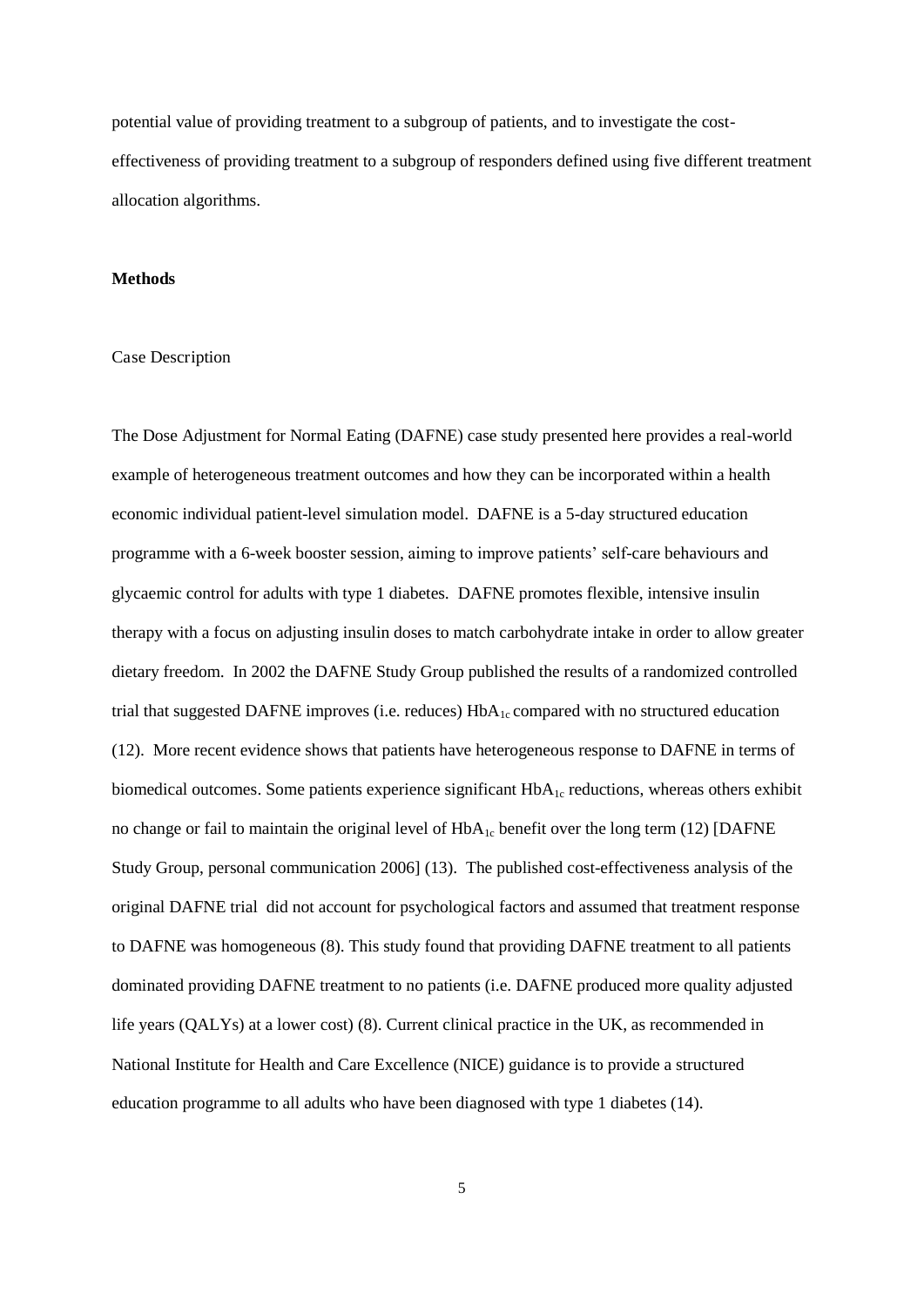The cost-effectiveness model

The Sheffield Type 1 Diabetes Policy Model, hereafter the model, was developed as part of the NIHR DAFNE research programme following a detailed review of existing models, structured conceptual modelling and workshops with UK clinical and evidence experts (15). The model is an individual patient-level simulation model which covers all the major diabetic complications (neuropathy, nephropathy, retinopathy, cardiovascular disease, stroke) and acute events (severe hypoglycaemia and diabetic ketoacidosis (DKA)) experienced by a population with type 1 diabetes (16). More detail on the cost-effectiveness model inputs (risk equations, utilities, and costs) and the model process is reported elsewhere (15). In brief, the model simulates individual patients and their annual progression through increasingly severe health states representing the diabetic complications. Patients remain in the model until death. Costs and utilities are attached to the events and health states in the model and are used to estimate costs and QALYs over a lifetime time horizon. The model takes a UK National Health Service (NHS) perspective, with all costs and QALYs discounted at a rate of 3.5% as recommended by NICE (17).

The model has the capacity to model heterogeneous  $HbA_{1c}$  treatment response based on individual characteristics. This contrasts with assuming a homogeneous single average  $HbA<sub>1c</sub>$  change for all patients in a treatment cohort as used in many previously published models (7-9). The model uses a regression equation which predicts expected 12 month HbA<sub>1c</sub> response conditional on each patient's individual characteristics. A random sample from the regression error term is added to each patient's expected 12 month  $HbA_{1c}$  response, giving each patient an individual 12 month  $HbA_{1c}$  response. This development to the model reflects observations that some patients may experience a large reduction (improvement) in HbA<sub>1c</sub> after undertaking the DAFNE course, whereas others may experience only a small reduction or even an increase in  $HbA<sub>1c</sub>$ . Another key component of the model is that it also simulates the occurrence of DKA and severe hypoglycaemic events as a function of whether a patient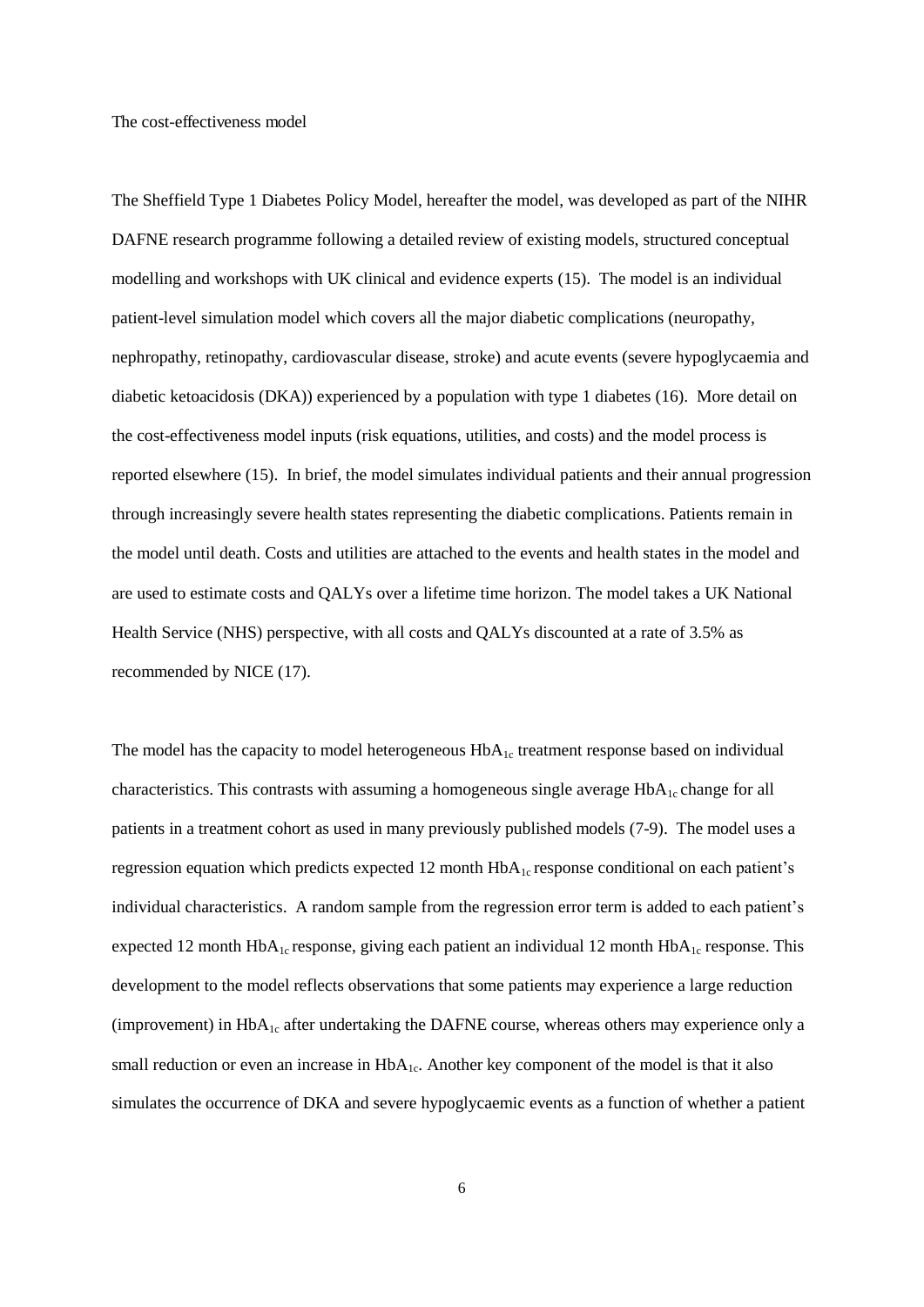has received DAFNE or not and their  $HbA_{1c}$ , rather than as a fixed probability or a function of  $HbA_{1c}$ only.

In all analyses using the model, the individual 12-month  $HbA_{1c}$  effect was assumed to be maintained for 4 years, after which patients return to their baseline  $HbA_{1c}$  level (13). Any patients not receiving DAFNE were assumed to have their 12-month  $HbA_{1c}$  effect estimated using a linear regression based upon the 6 month follow up of the patients allocated to the control arm in the original DAFNE trial (12). Follow up data from a later time point in the original DAFNE trial was not available, because all patients in the comparator arm of the trial attended the DAFNE course 6 months after randomization.

#### Data sources

Two key data sources that form part of the NIHR DAFNE research programme were used in the current study: a psychological dataset and a clinical research database. The NIHR research programme included a psychological questionnaire study to investigate psychological predictors of outcomes after DAFNE (18). Ten psychological questionnaires were administered to 262 patients at baseline and at 3-, 6- and 12-months post-DAFNE. Details of the questionnaires are presented in Table 1. The following clinical and demographic data were also collected from the same participants  $(n=262)$ :

- $\bullet$  HbA<sub>1c</sub> at baseline, 6- and 12-months post-DAFNE;
- Age;
- Sex;
- Ethnicity;
- Diabetes duration;
- Body mass index (BMI);
- Educational status;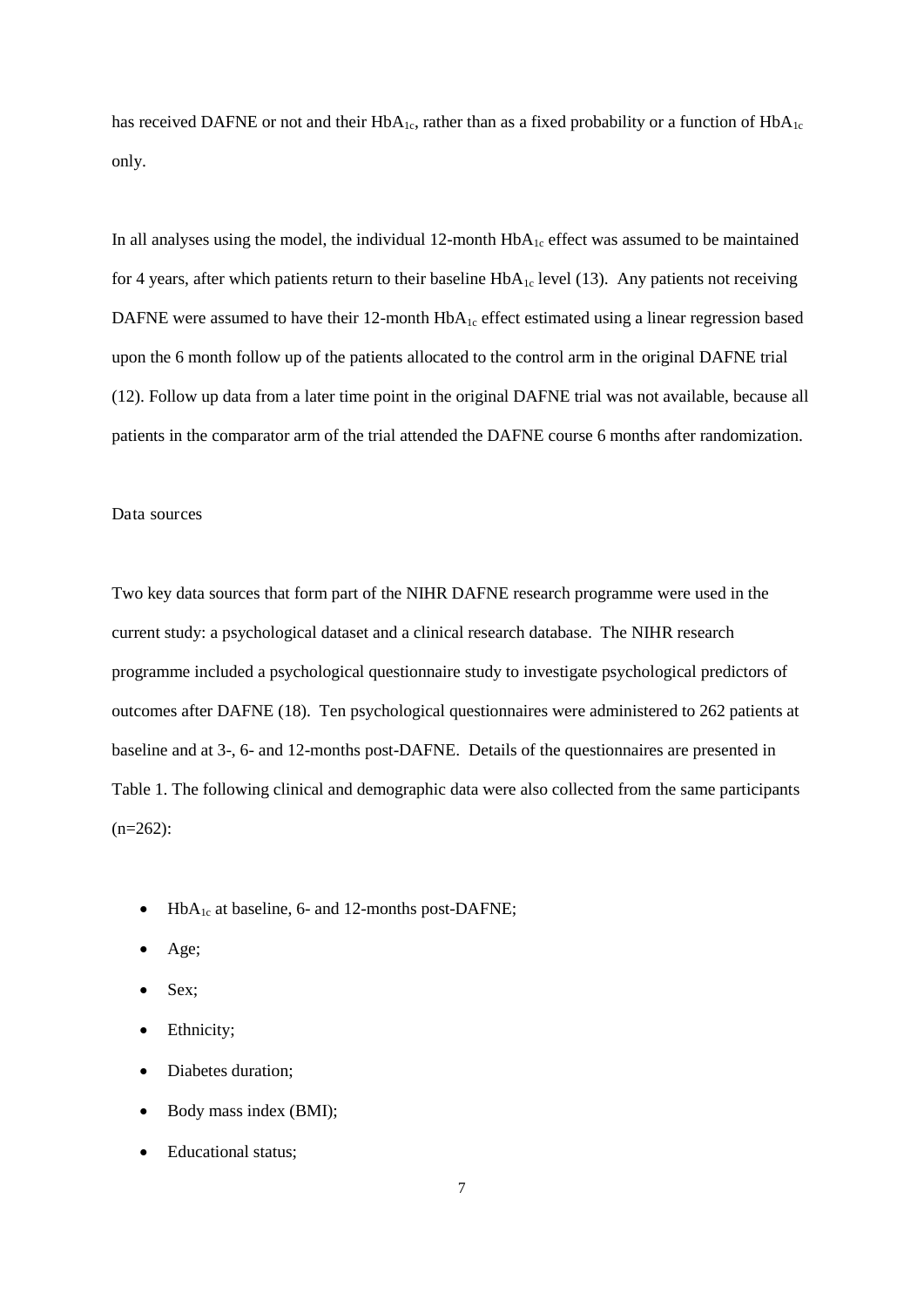- Employment status;
- Marital status.

In addition, the clinical research database collected clinical and demographic data from 1,069 patients at baseline and 456 patients 12 months post-DAFNE. Variables collected in the research database that were not included in the psychological study were: clinical risk factors (smoking status, blood pressure, cholesterol, triglycerides), treatment regimens (insulin type, insulin dose, pump use, other medication use), presence of diabetic complications, diabetes-related healthcare contacts and inpatient episodes, incidence of severe hypoglycaemia, and hypoglycaemia unawareness. The clinical research database was used to inform the cost-effectiveness model but was not used for the psychological prediction modelling.

The modelled patient cohort was constructed by randomly selecting, with replacement, patients from the psychological study sample to create a cohort of 5,000 simulated patients (19). Patient characteristics were augmented with data from the clinical research database and/or imputation where data were missing from the psychological dataset. The baseline patient characteristics of the modelled cohort are presented in Table 2.

## Statistical analysis of psychological dataset

Previous research has not reached a consensus on the appropriate conceptual framework for defining the relationships between psychological factors and clinical outcomes in diabetes. Studies report conflicting evidence about which psychological factors are, and are not, influential on glycaemic control (20-26). In the absence of a consensus, the current study assumed that all baseline psychological factors collected in the NIHR questionnaire study were potential predictors of  $HbA_{1c}$ change and that the possible effects of the factors were independent of one another, although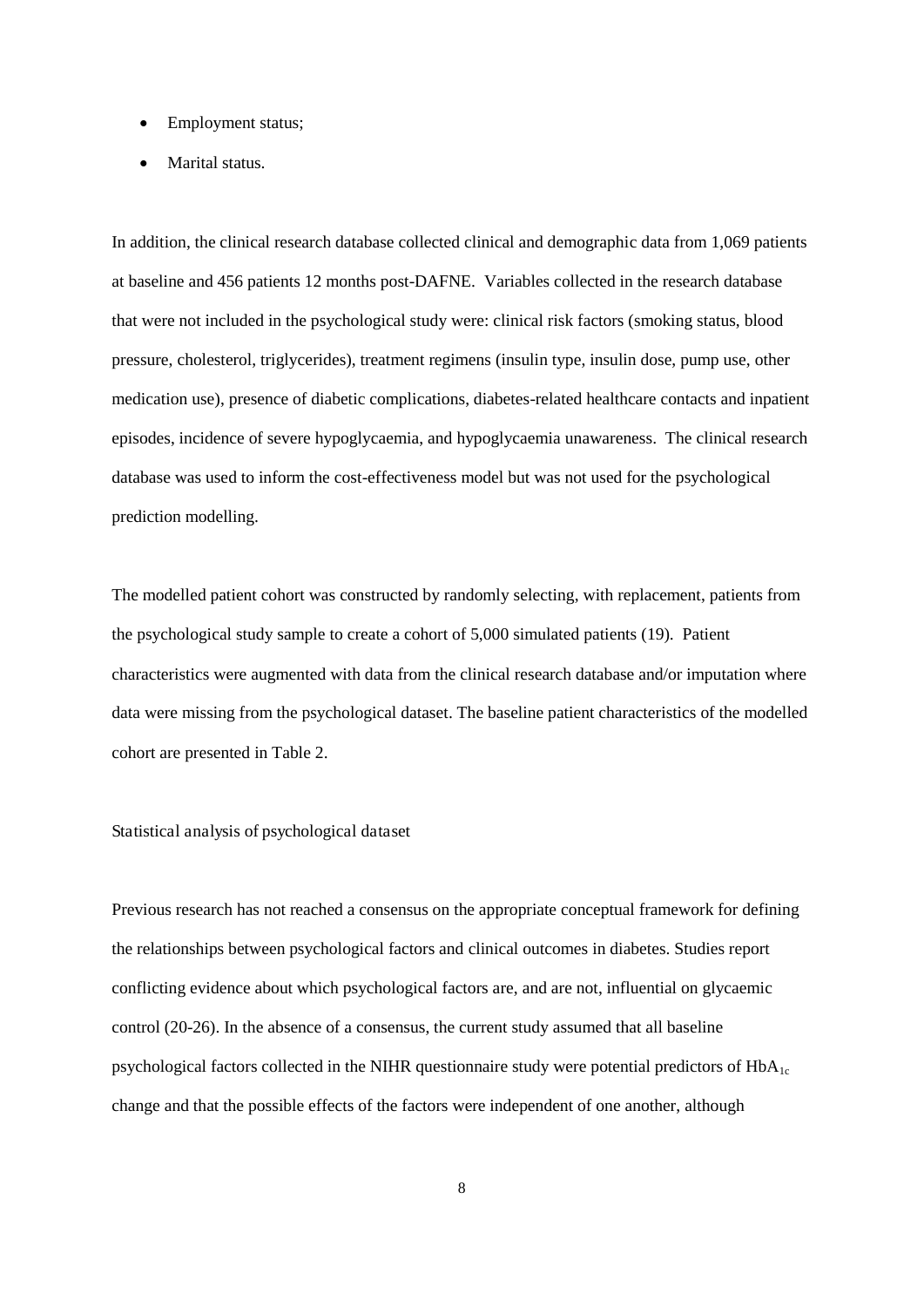interactions were tested. This assumption supported the use of regression techniques, which are the standard statistical approach to predicting an outcome for given inputs (27).

 $HbA<sub>1c</sub>$  change from baseline to 12 months was selected as the measure of treatment response, with lower 12 month HbA<sub>1c</sub> values representing a more favourable outcome. Two different definitions of  $HbA<sub>1c</sub>$  change were used as dependent variables to produce two psychological prediction models of treatment response:

Model A:  $12$ -month  $HbA_{1c}$  level measured on a continuous scale.

Model B: Absolute change in  $HbA_{1c}$  from baseline to 12 months on a continuous scale.

Baseline summary scores from each psychological questionnaire in Table 1 and demographic variables were used as potential predictor variables for all analyses. Ordinary least squares regressions were used to investigate both predictors of treatment response. For both analyses each potential predictor variable was first entered into a univariate model to examine its independent relationship with the  $HbA_{1c}$  change outcome. Those variables found to be significant univariate predictors of outcome  $(p<0.05)$  were then combined in a multivariate model, the interactions between these variables were tested, and variables were dropped that did not remain significant at the  $p<0.05$ level in the multivariate model. Baseline  $HbA_{1c}$  was included as a predictor variable in Model A where 12-month  $HbA_{1c}$  was used as the outcome variable. Baseline  $HbA_{1c}$  was not included as a predictor variable in Model B where change in  $HbA_{1c}$  was used as the outcome variable, as adjusting for baseline values when analysing change scores has been shown to produce spurious results (28;29). Scatterplots of residuals from both linear models were examined for normality and homoscedasticity. IBM SPSS Statistics 19 was used to conduct the statistical analysis.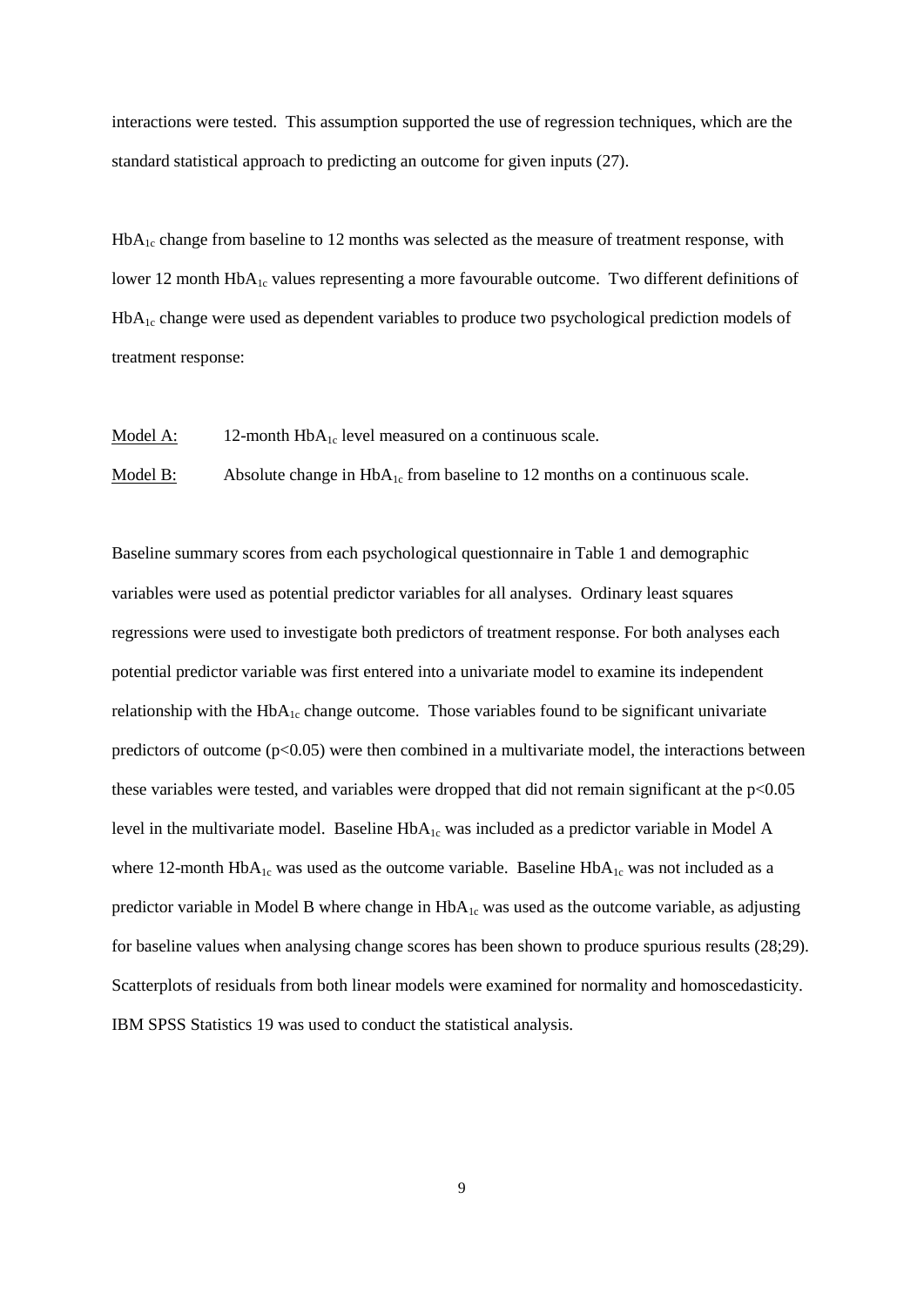#### Expected Value of Individualized Care

To estimate the maximum value of making patient level rather than population level decisions, an Expected Value of Individualized Care (EVIC) analysis was conducted. This analysis can be used to assess whether it is potentially valuable to implement a treatment allocation algorithm, which will assign patients to receive treatment if they are predicted to respond to it. EVIC is calculated by subtracting the average net monetary benefit (NMB) that would have been gained from making a population level decision from the average NMB that could be gained if the treatment decision was made at the patient level (1). In this case, an EVIC analysis calculates the maximum investment that can be made to perfectly individualize the decision to provide DAFNE treatment (30). Therefore, it indicates whether stratification of DAFNE treatment using a treatment allocation algorithm is potentially worthwhile. To calculate EVIC, a cost-effectiveness analysis comparing DAFNE for all patients to DAFNE for no patients was conducted.

There are two methods for calculating the EVIC; it can be calculated with or without cost internalization. The difference between the two methods is that when deciding between treatments at the individual level, the EVIC with cost internalization assigns each patient their cost-effective treatment option. Whereas the EVIC without cost internalisation assigns each patient their health maximizing treatment option (1). In our implementation here, the EVIC with cost internalization has been used throughout as it is consistent with the UK NHS perspective. As there are two psychological prediction models for the 12-month HbA<sub>1c</sub> effect of DAFNE, two EVIC analyses were conducted.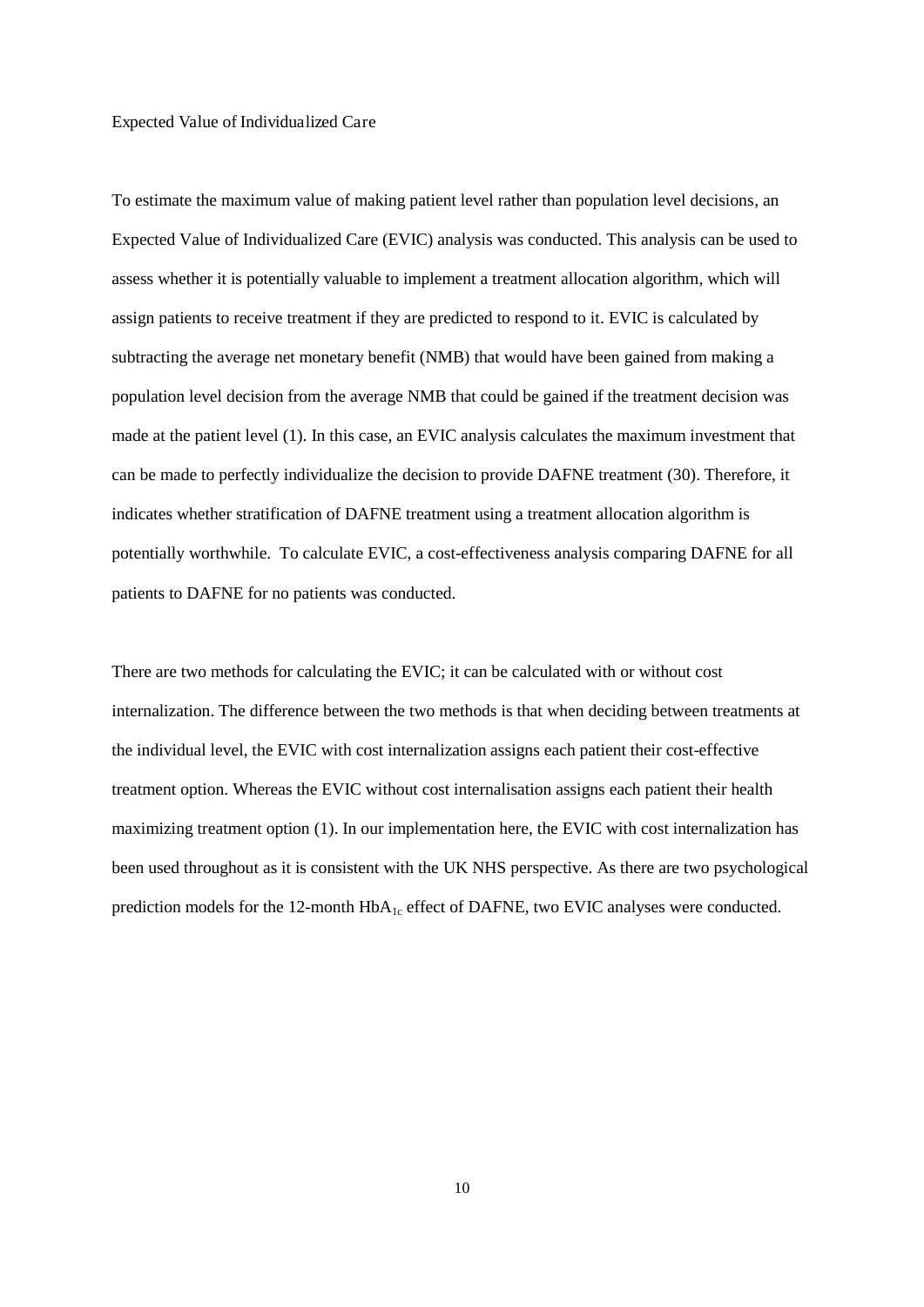Cost-effectiveness analyses

Cost-effectiveness analyses compared using five treatment allocation algorithms to providing DAFNE to all patients, which is current practice in the UK (14). The treatment allocation algorithms compared each patient's predicted change in  $HbA_{1c}$  to a defined change in  $HbA_{1c}$  cut-off value. Patients with a predicted change in  $HbA_{1c}$  below the cut-off value were defined as predicted responders; otherwise the patients were defined as predicted non-responders. All treatment allocation algorithms assign the predicted responders to receive DAFNE and predicted non-responders to not receive DAFNE. The five  $HbA_{1c}$  cut off values to be used in the treatment allocation algorithms are  $-0.5\%$ ,  $-0.4\%$ ,  $-0.3\%$ ,  $-0.2\%$  and  $-0.1\%$ . It is expected that as the reduction in HbA<sub>1c</sub> needed to define a patient as a responder is reduced, more patients would be predicted to be a responder. These potential new strategies were selected for evaluation because cost savings might be made by not referring patients for DAFNE training if they were unlikely to experience  $HbA_{1c}$  benefit.

#### Sensitivity analyses

500 probabilistic sensitivity analysis (PSA) runs, each with 5,000 patients, was conducted in all analyses. This ensured that parameter uncertainty taken into account in the expected costs and QALYs. Structural uncertainty was explored by testing how sensitive the cost-effectiveness results were to the use of either model A or model B as psychological prediction models of  $HbA<sub>1c</sub>$  response to DAFNE.

## **Results**

Psychological prediction model results

The two psychological prediction models produced differing results as shown in Table 3. Psychological prediction model A suggested that baseline  $HbA_{1c}$  and fear of hypoglycaemia were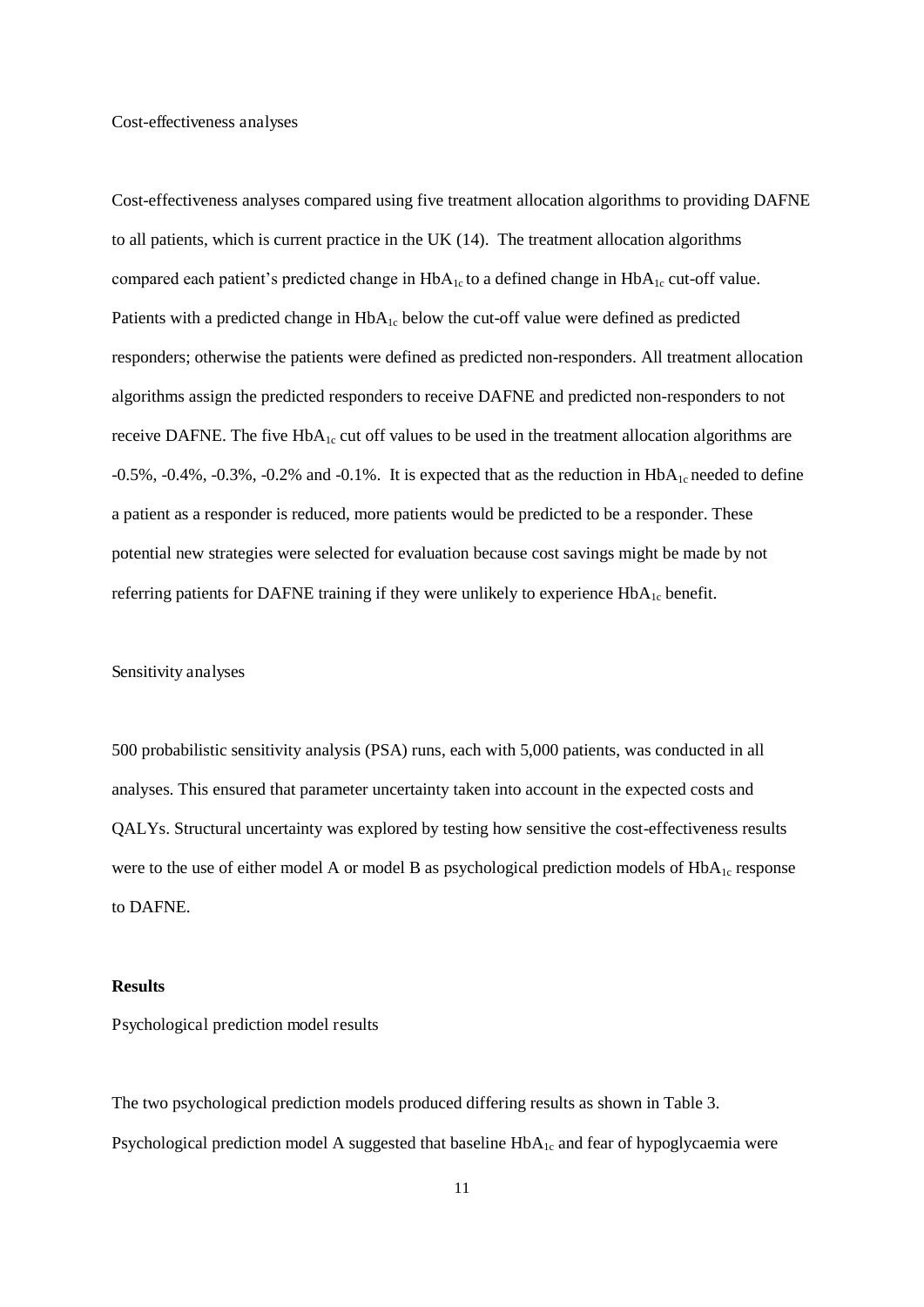predictive of 12-month  $HbA_{1c}$ . The adjusted  $R^2$  suggested that this model explained 53.4% of the variance in 12-month HbA<sub>1c</sub>. Patients with higher baseline HbA<sub>1c</sub> and higher baseline fear of hypoglycaemia were predicted to have higher 12-month HbA1c. This appears in line with expectations because patients afraid of hypoglycaemia may be reluctant to apply the DAFNE principles which aim to reduce  $HbA_{1c}$  due to concerns that adjusting their insulin dosage may lead to hypoglycaemia. The model correctly categorized 87.3% of non-responders but only 31.9% of responders.

Psychological prediction model B suggested that BMI, sex, and baseline fear of hypoglycaemia were predictive of change in  $HbA_{1c}$  from baseline to 12 months. The fear of hypoglycaemia results corresponded with those of prediction model A. The results also suggested that male patients and patients with higher BMI were more likely to experience an improvement in  $HbA<sub>1c</sub>$ . The adjusted  $R<sup>2</sup>$ suggested that this prediction model explained 5.4% of the variance in change in  $HbA_{1c}$ . The model correctly categorized 90% of non-responders but only 16.5% of responders.

A comparison of the sensitivity and specificity of each psychological prediction model is presented in Table 4. Both models were better at predicting non-responders than responders. Figure 1 presents a further comparison of the models' predictive power. For each model, the observed change in  $HbA_{1c}$ from baseline to 12 months is plotted against the expected change. This figure confirms that both models were better at predicting non-responders than responders.

#### EVIC results

Figure 2i shows the cost-effectiveness plane for the comparison of DAFNE for all versus DAFNE for none using both prediction models. In this figure, three things are shown. Each PSA run (the 500 midgrey squares) shows the incremental cost and incremental QALYs for one sample of the parameter values averaged over all 5,000 simulated patients. Likewise each patient (the light grey dots) shows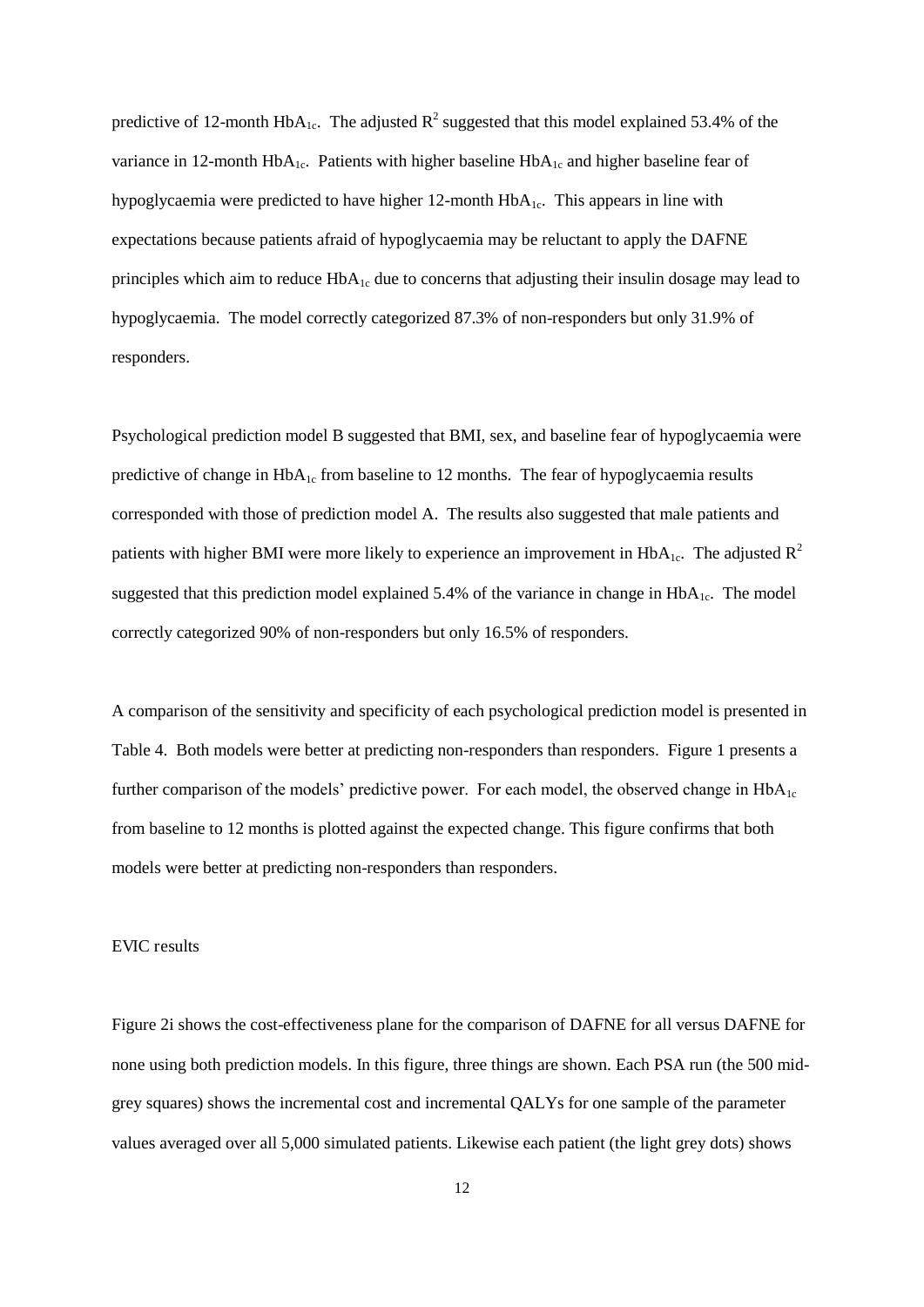the incremental cost and incremental QALYs for each patient averaged over all 500 PSA runs. Finally, the mean (the dark triangle) shows the expected incremental costs and incremental QALYs for DAFNE versus no DAFNE averaged over all 5,000 simulated patients and all 500 PSA runs.

The first thing to note that is the position of the mean shows that, for both prediction models the policy of offering DAFNE to all patients compared to the policy of not offering DAFNE to all patients generated on average more QALYs (model A: 0.0898, model B: 0.0519) for lower costs (model A: - £2,358, model B: -£1,578), suggesting that offering DAFNE to all patients dominated offering DAFNE to no patients.

The second key point is that the PSA results suggest that this conclusion is relatively certain. Figure 2ii presents the cost-effectiveness acceptability curve for providing DAFNE to all patients and the expected value of perfect information (EVPI) per patient. At a cost-effectiveness threshold of £20,000 per QALY, DAFNE has a greater than 90% probability of being cost-effective for the whole population (model A: 98.6%, model B: 92.0%). The EVPI per patient was £6.18 and £63.48 for prediction models A and B respectively. This indicates the decision to provide DAFNE to all patients (when compared against DAFNE for none) is likely to be insensitive to plausible parameter variation.

However, it is the third key issue, that of individual level heterogeneity that is the real focus of EVIC analysis. DAFNE was more costly for a minority of patients (model A: 29.1%, model B: 32.1%) and was more effective for a majority of patients (model A: 64.2%, model B: 59.2%). More importantly, based on a cost-effectiveness threshold of £20,000 per QALY, DAFNE is cost-effective for the majority of patients (model A: 72.8%, model B: 67.4%). This can be seen in Figure 2i, in that around 70% of the simulated patients (light grey dot) are to the right of and below the cost-effectiveness threshold line. An EVIC calculation is essentially a though experiment which goes through the following steps:- first, imagine that we had some way of pre-identifying the precise future outcome for each individual, and second, imagine instead of giving the treatment to all people we would give it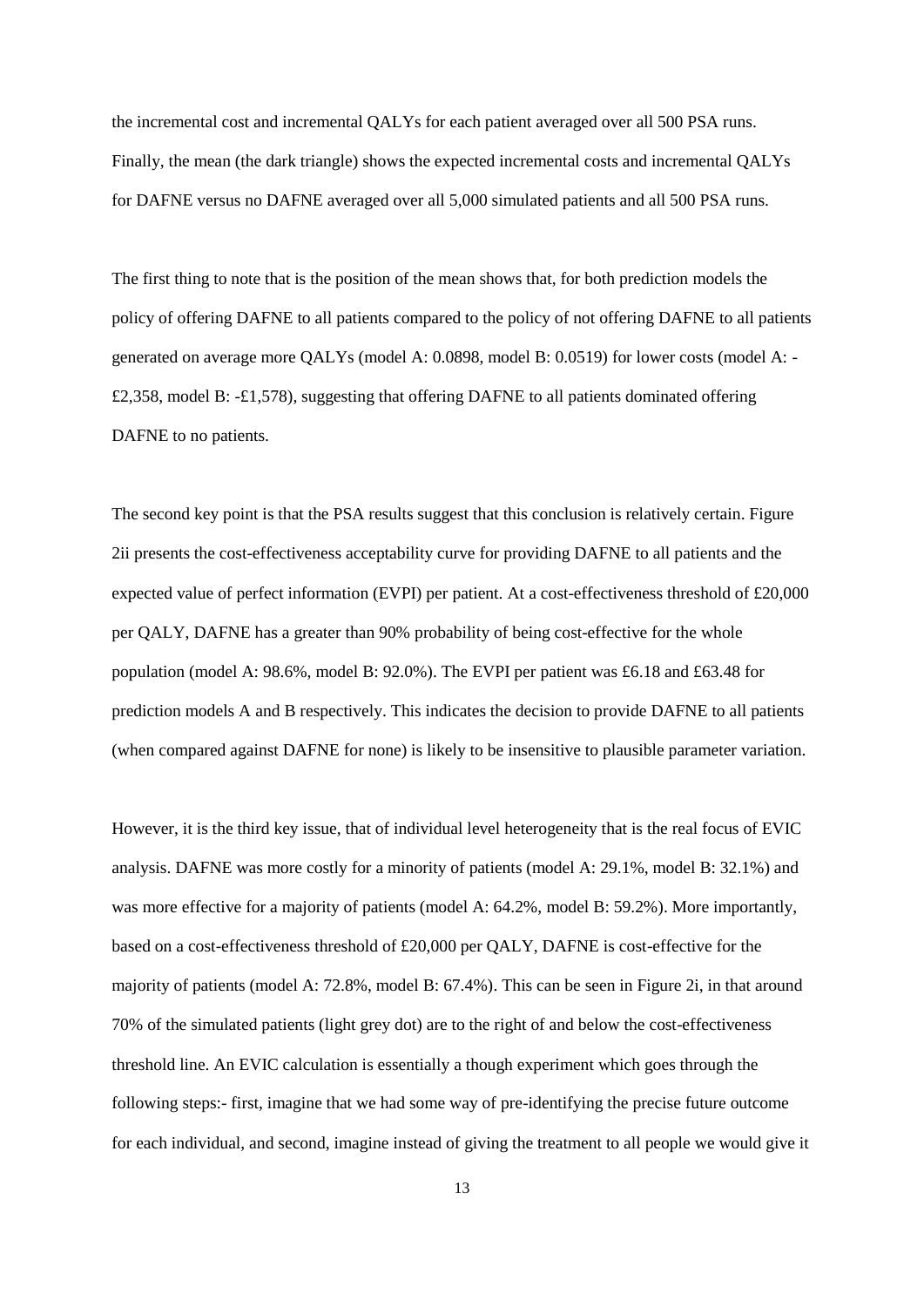to those who would 'benefit' from it (in our analysis that would be those who turn out to be right and below the cost-effectiveness line), then third, what would be the overall resulting costs, QALYs and NMB of such a perfectly accurate individualized care strategy compared with our baseline adoption decision of giving DAFNE to all patients.

When applying this process to our case study, the resulting EVIC per patient was a net monetary benefit of £1,016 and £1,568 for prediction models A and B respectively at a cost-effectiveness threshold of £20,000 per QALY. This is equivalent to a net QALY gain per person of 0.0508 or 0.0708 respectively. In the context of an intervention where the estimated mean QALY difference between a DAFNE for all strategy and a DAFNE for none strategy are 0.0898 (model A) and 0.0519 (model B) it can be seen that these EVIC values can be considered substantial. Figure 2iii presents the individual cost-effectiveness acceptability curve and the EVIC per patient at a range of different threshold values. This supports the testing of treatment allocation algorithms for patients considered eligible to receive DAFNE.

#### Cost-effectiveness results

The cost-effectiveness analysis suggested that the new policy of using the treatment allocation algorithm would not be cost-effective and indeed would be dominated by current practice of offering DAFNE to all patients. Detailed results from the cost-effectiveness analysis for giving DAFNE only to predicted responders as defined using the  $HbA_{1c}$  cut-off value of -0.5% are presented in Table 5. We present the detailed results for this cut-off value, because it has previously been reported as a clinically significant change in  $HbA_{1c}$  for diabetes patients (4). For both psychological prediction models the new policy generated fewer QALYs (model A: -0.05, model B: -0.03) for higher costs (model A:  $\pm$ 1,226, model B:  $\pm$ 1,024). The parameter uncertainty is demonstrated by the costeffectiveness planes presented in Figure 3. The mean effect and the majority of PSA runs lie in the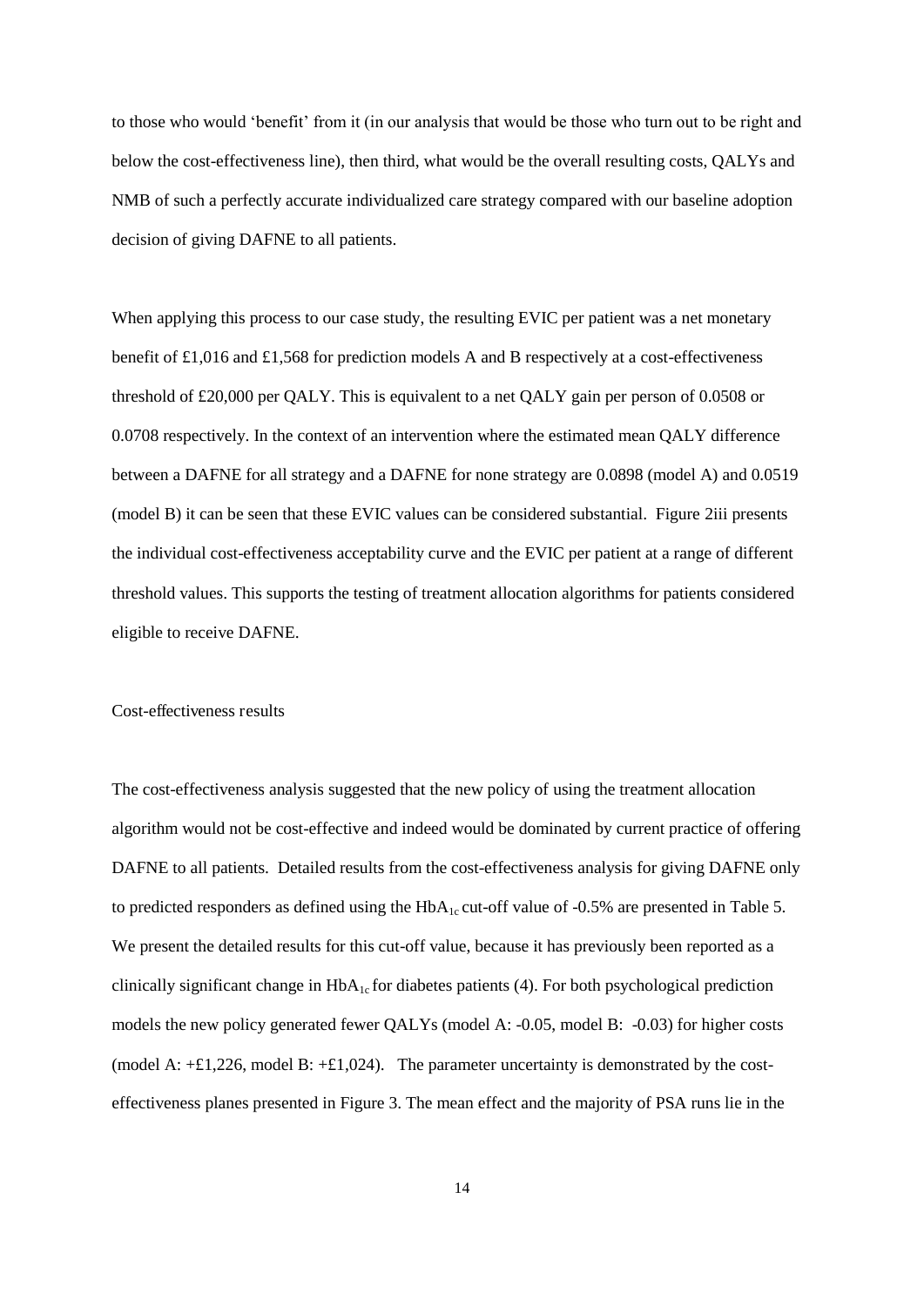North-West quadrant of the cost-effectiveness plane for both prediction models. This indicates that DAFNE for all dominates using this treatment allocation algorithm, for this  $HbA<sub>1c</sub>$  cut-off value.

The results of the other HbA1c cut-off values used to define a patient as a responder or non-responder in the treatment allocation algorithm are presented in Table 6. In all but one treatment allocation algorithm, the new policy of using the treatment allocation algorithm was dominated, generating fewer QALYs and higher costs than current practice of DAFNE for all. In the scenario where prediction model B was used with a  $HbA_{1c}$  cut-off value of 0.1%, the treatment allocation algorithm was not dominated. Despite generating more QALYs it had substantially higher costs and with an ICER of approximately £71,000 per QALY gained, would still not be considered to be cost-effective against the upper range of the usual maximum acceptable ICER used by NICE of £30,000 per QALY (17). This suggests that, even if the  $HbA_{1c}$  response subgroups are defined differently, the allocation of DAFNE to predicted responders on the basis of model A or model B is very unlikely to be costeffective compared to current practice of giving DAFNE to all.

#### **Discussion**

This study used data on psychological variables collected before, during and after an educational intervention for self-management of type 1 diabetes to produce estimates of predicted response in terms of the glucose control measure  $HbA_{1c}$  at 12-months follow-up. We found that sex, fear of hypoglycaemia, baseline  $HbA_{1c}$  and BMI are predictive of response within two different psychological prediction models. The two prediction models are poor at correctly predicting responders but strong at correctly predicting non-responders. The predictive models have then been used to derive a potential strategy for targeting the educational intervention just at those predicted to achieve response. A cost-effectiveness model has been adapted to analyse this targeted strategy. In this this case study the treatment allocation algorithms for targeting structured education were not cost-effective, as the prediction models did not have sufficient predictive powered to detect patients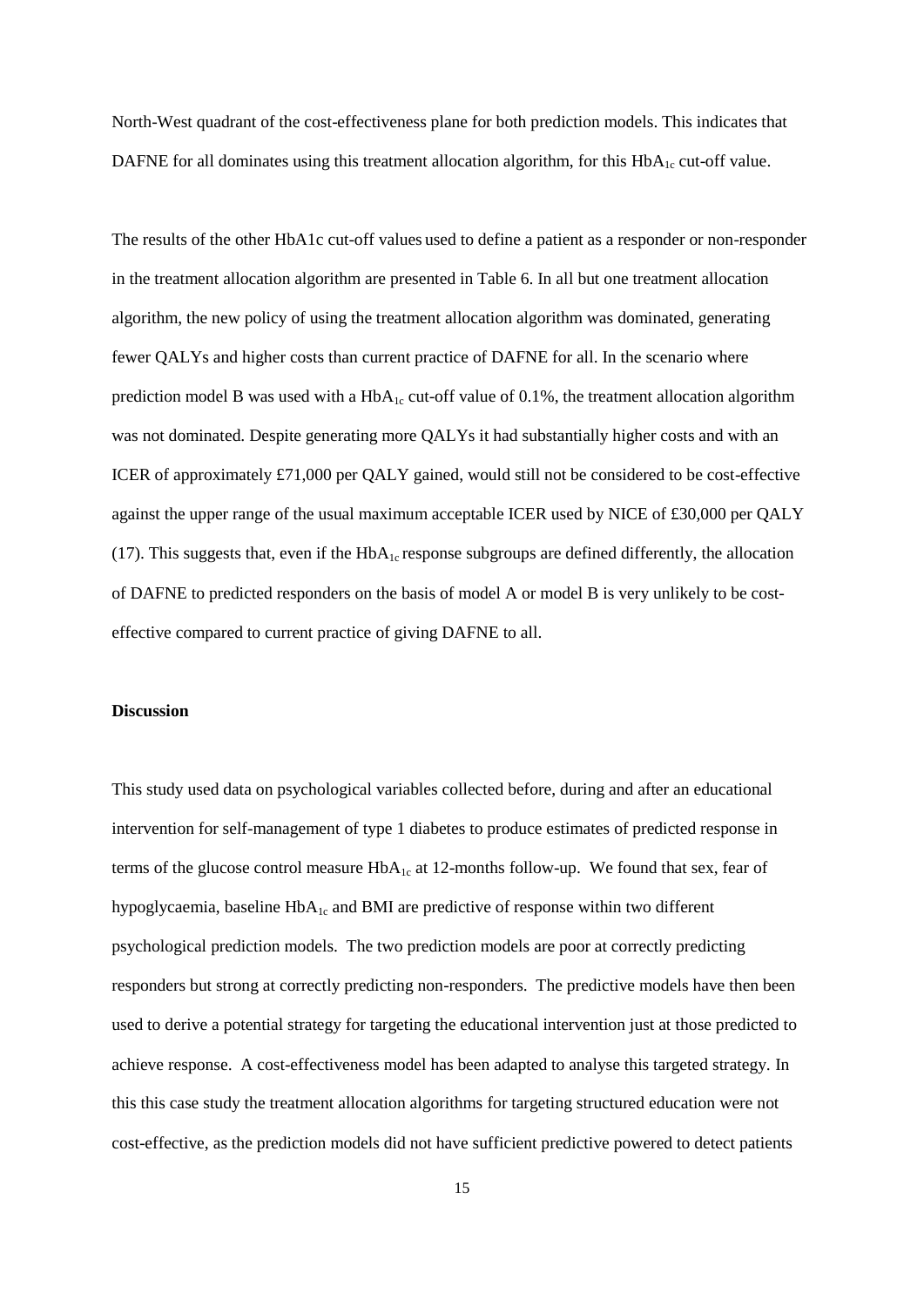who responded to DAFNE. However, in other cases targeting treatment based on patients' psychological characteristics may be cost-effective.

The methods used to produce the psychological prediction models, which are used to predict response to DAFNE, have four important limitations. First, a priori hypotheses were not specified about the relationship between psychological variables and  $HbA_{1c}$ . It has been suggested that conducting this type of post-hoc analysis is less likely to offer a reliable explanation of individual differences in treatment response (31;32). Nevertheless the predictive factors found within the study have good face validity and the psychological rationale for each appears plausible. Second, the data that were collected in the psychological study and therefore used in the statistical modelling were based on a conceptual model of the psychology of diabetes self-management proposed by the DAFNE psychology team rather than on a published theory of health behaviour (although the conceptual model was informed by social cognition models and other published evidence e.g.(33-35)). The psychological prediction models tested had moderate predictive power of HbA<sub>1c</sub> response to DAFNE, and this may have been limited because some of the predictors of DAFNE response were not collected or are not observable. Other variables such as personality factors (25;36) or attitudes towards the DAFNE course (37) could have provided additional predictive power to the regression models. Combining more detailed information from future psychological questionnaire data collected from DAFNE graduates with published qualitative findings (e.g.(38-40)) would allow the psychological prediction models to be refined. A third limitation is the sample size of the psychological study, which may not have been large enough to detect some relationships between the collected psychological variables and  $HbA_{1c}$  response outcomes. Finally, the statistical analysis used simple linear regression to explore relationships. More advanced techniques such as latent class modelling or mixture modelling could potentially offer alternative analysis methodologies and may unearth predictive relationships between variables that were not identified by the current study. More advanced statistical modelling techniques could also have allowed the prediction of other outcomes of DAFNE such as change in the risk of severe hypoglycaemia alongside prediction of  $HbA<sub>1c</sub>$  change.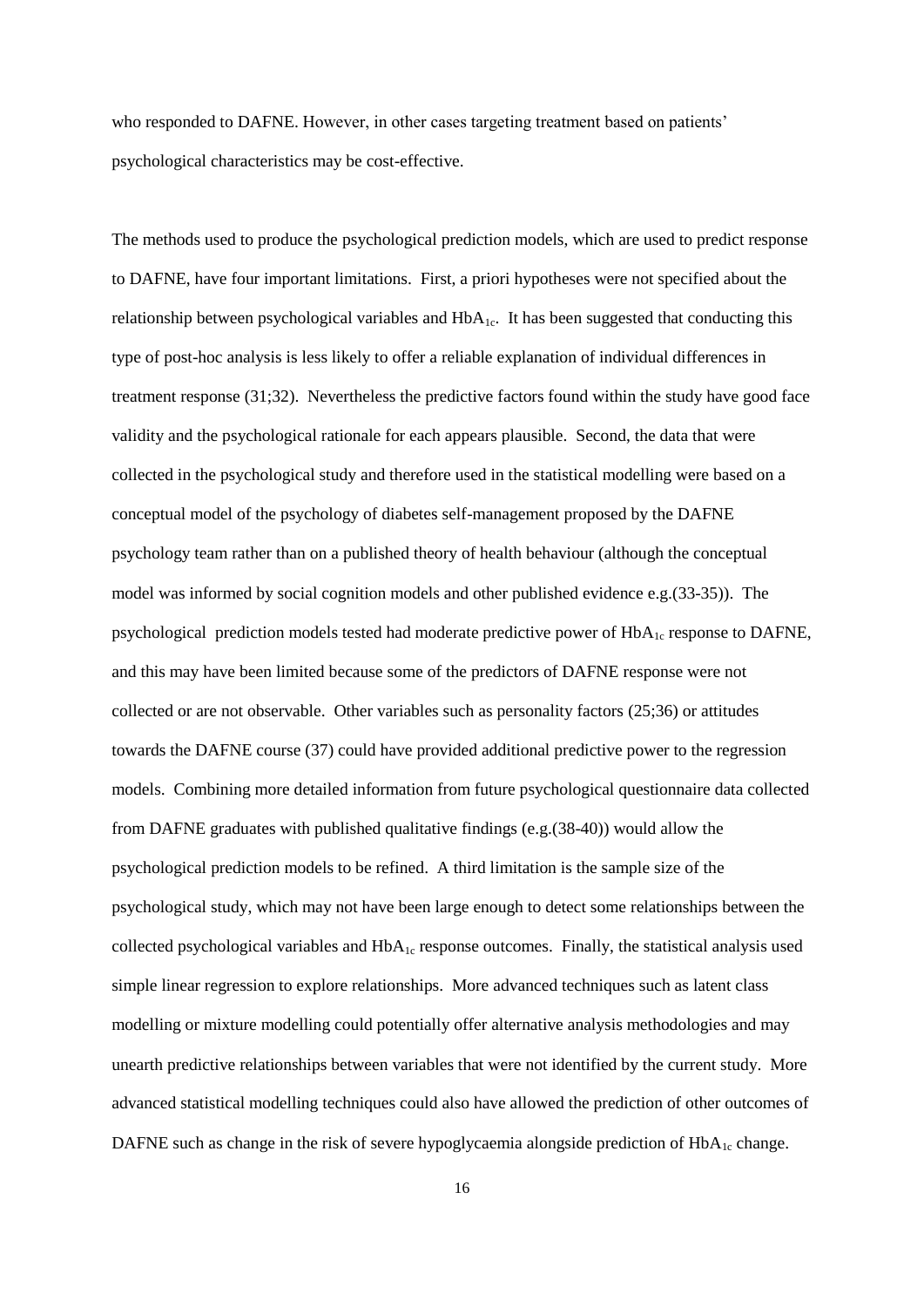An issue with the psychological prediction models is the somewhat different results produced by both models. Discussion in the psychological literature suggests that covariance adjusted models (i.e. Model A) are generally preferred to change score models (i.e. Model B) although some have claimed otherwise (41). Based on this literature and on the greater predictive power demonstrated by Model A, we would suggest this model is to be preferred to Model B.

If a psychological prediction model is potentially cost-effective, then it is important to account for the cost of eliciting information used to predict treatment benefits or costs (1). A limitation of the current study is that we assumed that predictor variable data is collected at zero cost in the cost-effectiveness analysis. Background variables such as gender and BMI are likely to be routinely collected and therefore easily available. However, questionnaire variables such as fear of hypoglycaemia and thoughts about diabetes seriousness would need additional data collection which is not part of routine care. Normally, the cost of data collection would be estimated using either estimates of staff time and unit costs or a threshold analysis to identify the maximum cost of data collection at which the intervention is cost-effective. However, in the current study, the new intervention was found to be dominated by current practice even under the assumption that the additional data collection is cost free, therefore additional estimates of data collection cost were unnecessary.

Another limitation of the current study is that only patient heterogeneity in treatment response was considered. Patient heterogeneity in other factors, such as baseline risk and treatment costs, was not considered. However, if information was available on these aspects of patient heterogeneity it would be possible to incorporate these factors of patient heterogeneity into health economic models using similar methodologies to those used in the case study to incorporate patient heterogeneity in treatment response.

17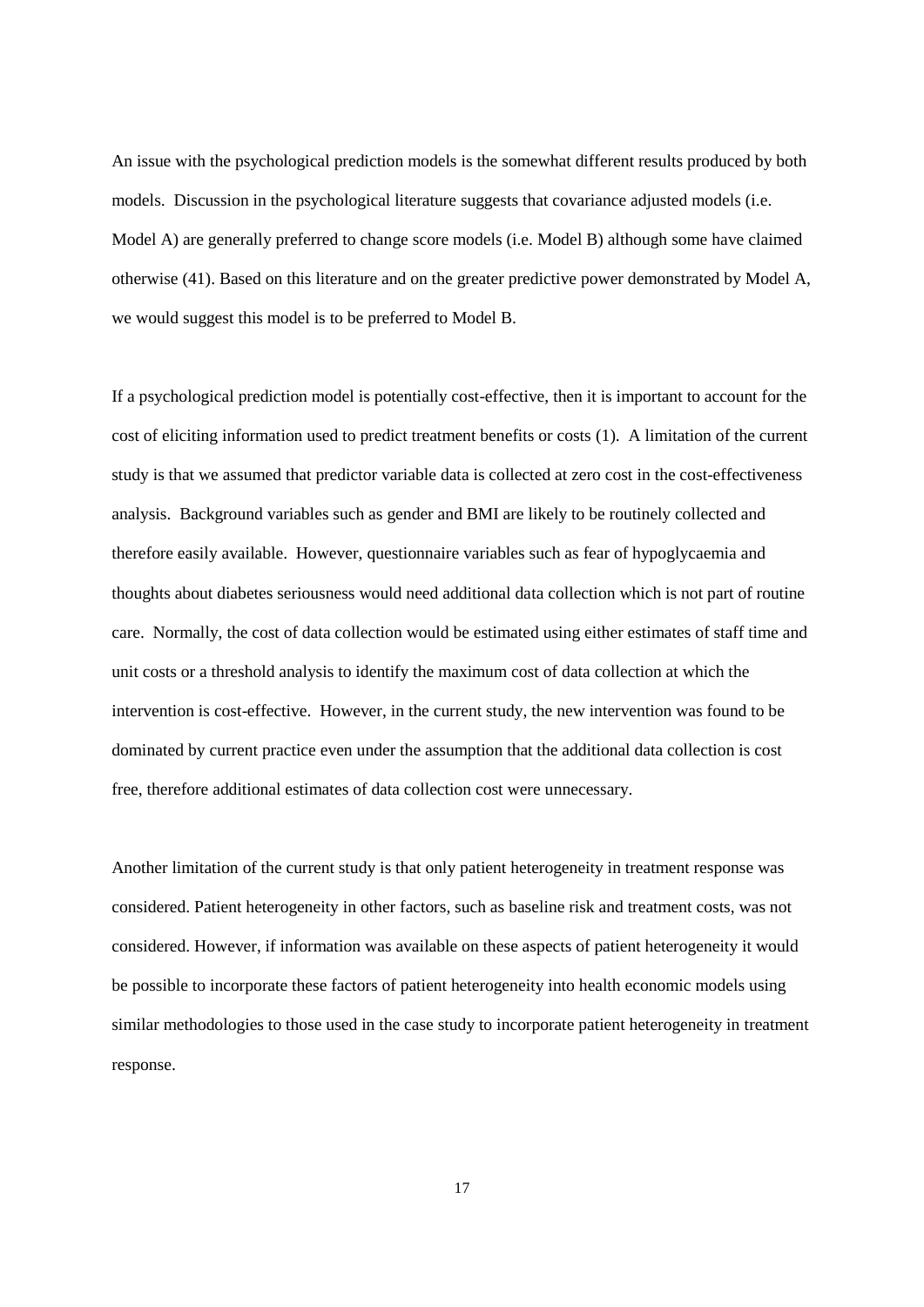It is important to acknowledge that ethical issues could be raised, if a patient's psychological characteristics determined whether or not they received treatment. The analyses undertaken in economic analysis only consider the cost and health consequences of providing a treatment. Ethical input should be sought if treatment allocation algorithms, based upon patient's psychological characteristics, were to be adopted based upon the results of an economic model.

The results of this study suggest that a new policy of offering DAFNE only to those patients who are predicted by psychological prediction models to respond would not be cost-effective compared to current practice of offering DAFNE to everyone, because of the poor prediction of responders and the relatively low cost of DAFNE. No recommendations for changes to current practice are therefore indicated.

Further research could investigate collecting data directly, representing patients' behavioural response to an intervention (which may be a more accurate predictor of  $HbA_{1c}$  response than the cognitive psychological variables collected here) and incorporating patients' behavioural response into a health economic simulation model. However, as the behaviours promoted by DAFNE are highly complex it would be a challenge to link a prediction model of self-care behaviour to long term outcomes within the model. This task would be considerably eased if there was a strong relationship between the measure of self-care behaviours collected in the psychological questionnaire study (42) and  $HbA<sub>1c</sub>$ change, which was not the case in the current study. A DAFNE-specific measure of self-care behaviours is currently under development and may prove to have a stronger relationship with  $HbA<sub>1c</sub>$ outcomes, in which case further work could explore this method of predicting individual treatment response and incorporate it in cost-effectiveness modelling. Other variables that could provide additional predictive power to prediction models of treatment response could also be collected in future research.

18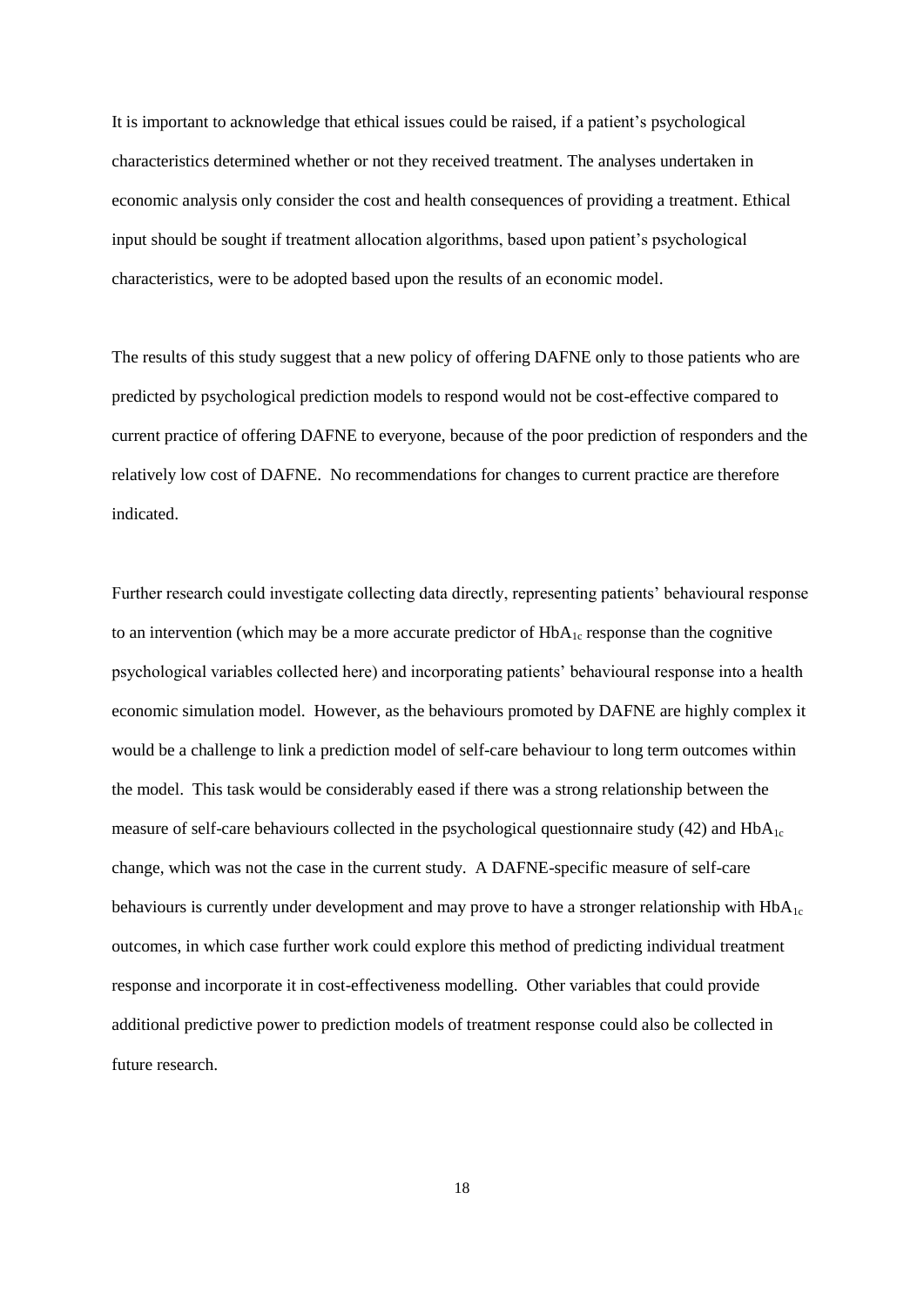The results of this study demonstrate that improvements can be made to the way we model the costeffectiveness of interventions in disease areas where patients' psychological and behavioural characteristics are important. As Sculpher (32) posited, "appropriately reflecting subgroups and heterogeneity in decisions has the potential to increase population health gains". Modelling patients' psychological characteristics alongside their clinical characteristics has allowed heterogeneity in response to DAFNE to be reflected and linked back to underlying psychological factors that affect patients' propensity to benefit from the intervention. The implications of this methodology are that policy questions that could not be addressed using purely clinically-driven cost-effectiveness models can now be explored. The method opens up the opportunity to ask 'what types of patients will do well after DAFNE?', 'for what types of patients is DAFNE more cost-effective?', and 'what additional support needs to be provided for the potential non-responders?'. The subgroups here are psychologically rather than clinically defined, and we may be able to improve the clinical- and costeffectiveness of DAFNE by 'treating' psychological characteristics such as fear of hypoglycaemia prior to patients' attendance at the DAFNE course. Potentially there will be cost and health consequences from 'treating' psychological characteristics. Where there is appropriate data, treating the psychological characteristics should be analysed as a separate treatment option using the methods appropriate to the perspective taken in the analysis.

Based on the experience of conducting this study we have made eleven recommendations for researchers wishing to conduct further research using psychological data to inform cost-effectiveness models. These recommendations are presented in Table 7 and cover data collection strategies, project planning, data analysis methods and suggestions for integrating the results of psychological data analysis with a cost-effectiveness model. Whilst our study and these recommendation focussed on variability of individual response in the context of psychological factors, the recommendations made in Table 7 may still be useful when incorporating psychological data analysis on other aspects of patient heterogeneity, such as heterogeneous baseline risk of events, or heterogeneous costs, into a cost-effectiveness model.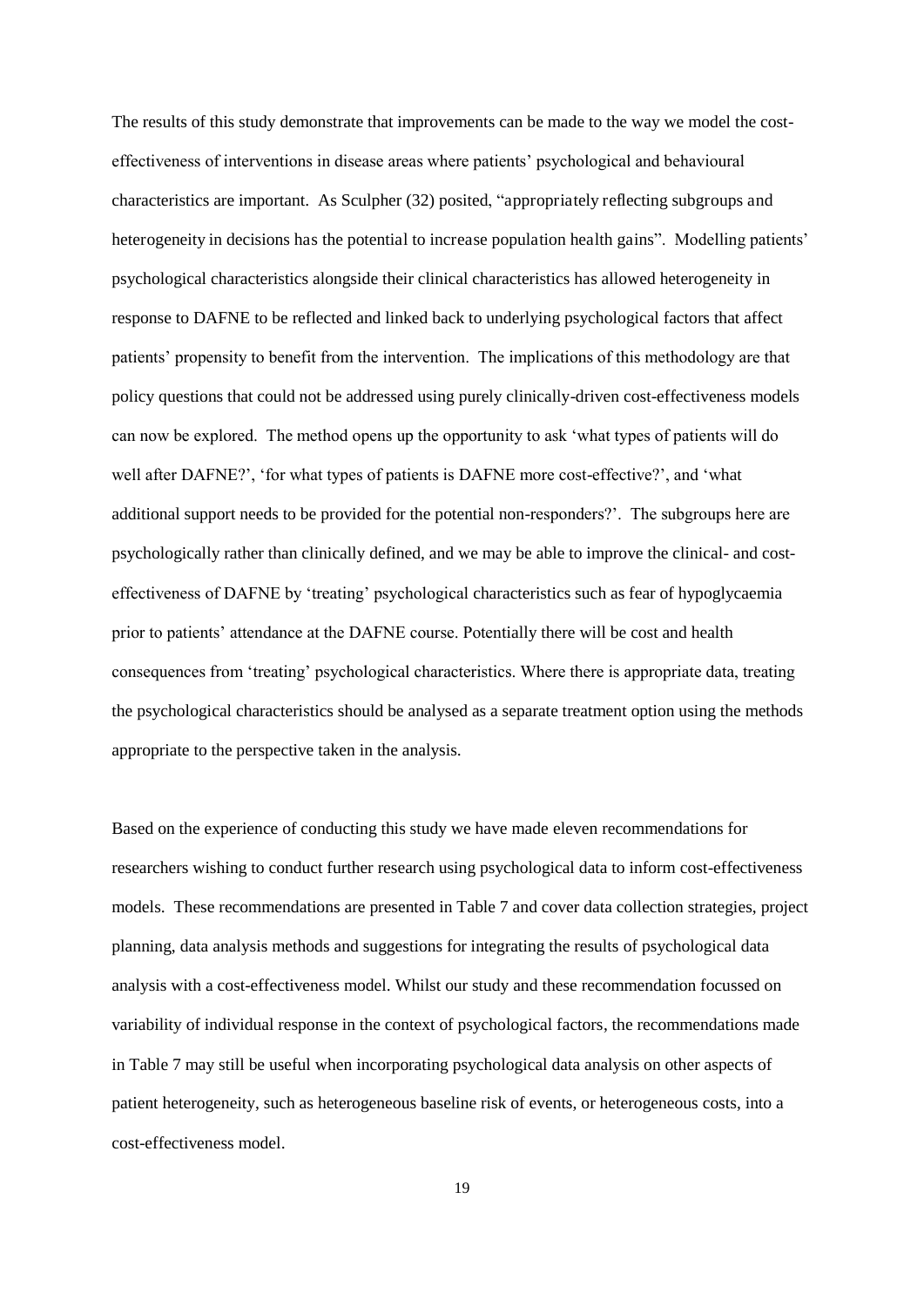We conclude that none of the 5 treatment allocation algorithms for allocating DANFE to predicted responders appear to be cost-effective compared with DAFNE for all patients. The framework that we have developed to incorporate psychological predictors of treatment response into a costeffectiveness model can be generalized for use in other case studies where psychological or other predictors of individual response are available. The prior use of EVIC analysis can be useful to identify case studies where, the use of treatment allocation algorithms might be cost-effective. Patients experience heterogeneous responses to healthcare interventions and it is an oversimplification to assume that this heterogeneity is not, at least in part, due to differences in patients' psychological characteristics. Accounting for these differences within a cost-effectiveness model is both feasible and relatively simple if the appropriate data are collected alongside clinical outcomes. We hope that our experience and our recommendations will aid researchers wishing to incorporate psychological predictors of treatment response into their own cost-effectiveness models.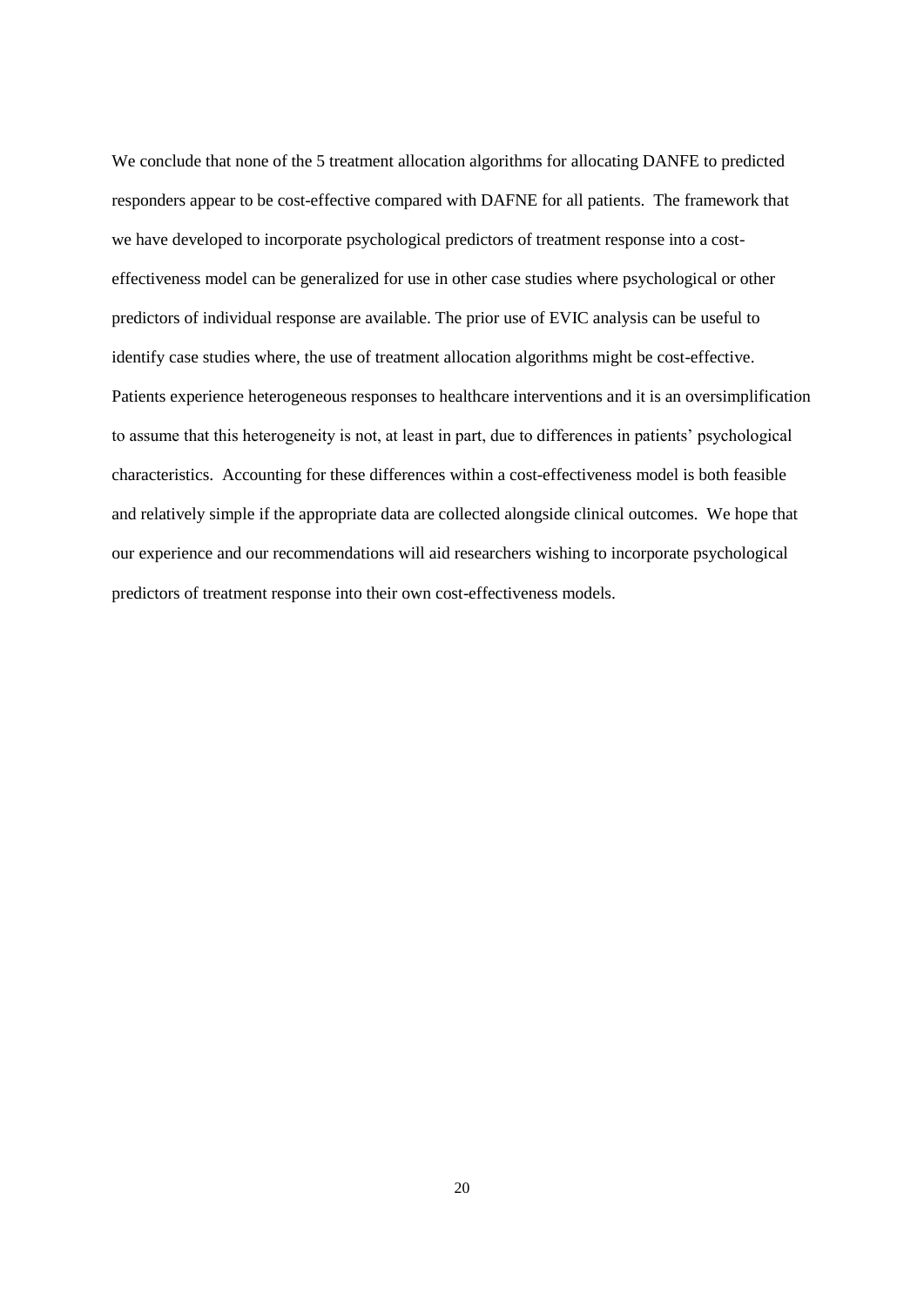## **Acknowledgements**

The study was funded by the UK NIHR as part of the NIHR DAFNE research programme. The funder had no direct role in the study. This article presents independent research commissioned by the National Institute for Health Research (NIHR) under its Programme Grants for Applied Research scheme (RP-PG-0606-1184). The views expressed in this publication are those of the author(s) and not necessarily those of the NHS, the NIHR or the Department of Health.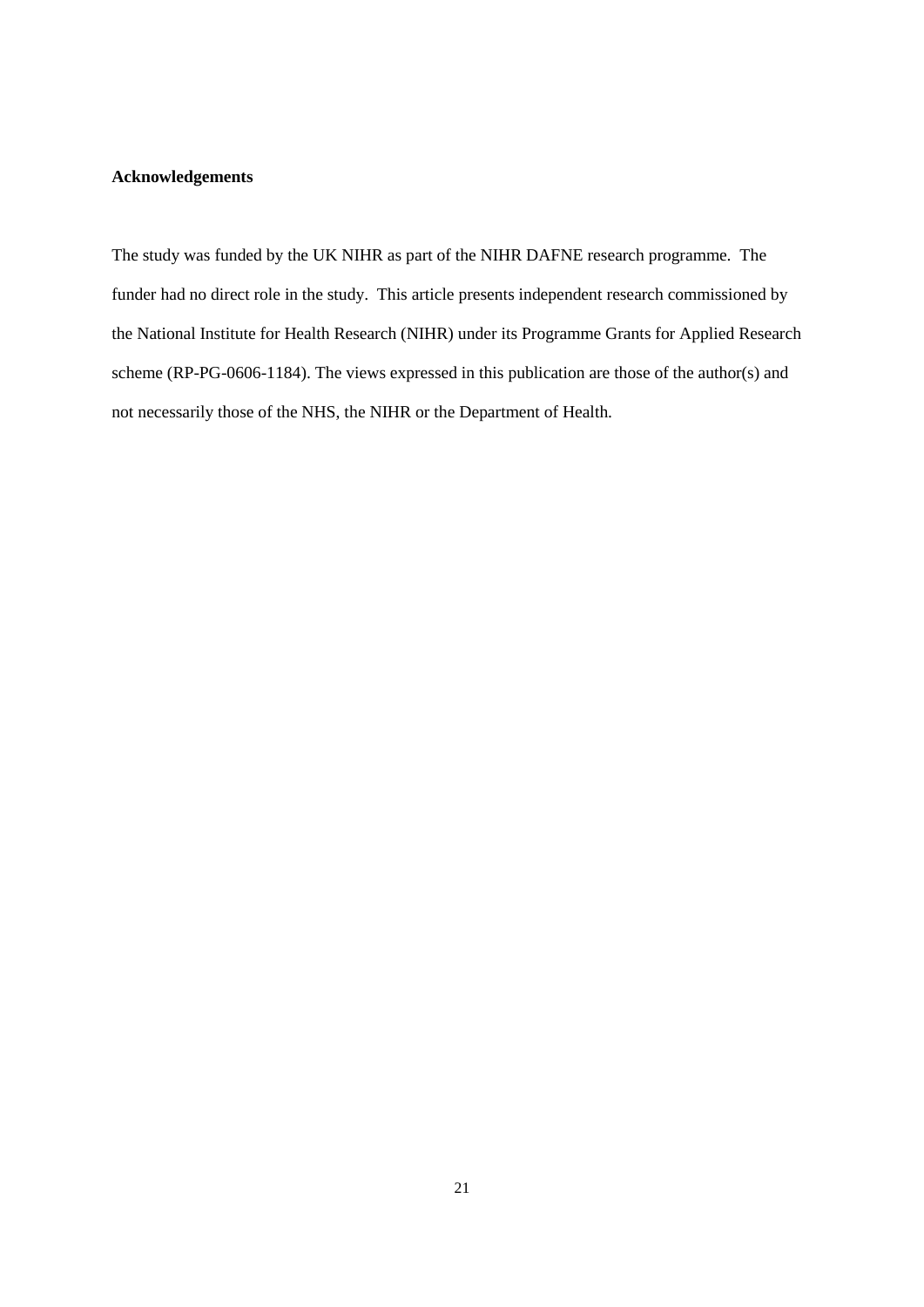#### **References**

- (1) Basu A, Meltzer D. Value of information on preference heterogeneity and individualized care. Medical Decision Making 2007 Mar;27(2):112-27.
- (2) Daneman D. Type 1 diabetes. Lancet 2006 Mar 11;367(9513):847-58.
- (3) Wolpert HA, Anderson BJ. Management of diabetes: are doctors framing the benefits from the wrong perspective? BMJ 2001 Oct 27;323(7319):994-6.
- (4) Clar C, Barnard K, Cummins E, Royle P, Waugh N. Self-monitoring of blood glucose in type 2 diabetes: systematic review. Health Technology Assessment 2010 Mar;14(12):1-+.
- (5) Palmer AJ, Roze S, Valentine WJ, Minshall ME, Foos V, Lurati FM, et al. The CORE Diabetes Model: Projecting long-term clinical outcomes, costs and cost-effectiveness of interventions in diabetes mellitus (types 1 and 2) to support clinical and reimbursement decision-making. Curr Med Res Opin 2004 Aug;20 Suppl 1:S5-26.
- (6) Clarke PM, Gray AM, Briggs A, Farmer AJ, Fenn P, Stevens RJ, et al. A model to estimate the lifetime health outcomes of patients with type 2 diabetes: the United Kingdom Prospective Diabetes Study (UKPDS) Outcomes Model (UKPDS no. 68). Diabetologia 2004 Oct;47(10):1747-59.
- (7) Mueller E, Maxion-Bergemann S, Gultyaev D, Walzer S, Freemantle N, Mathieu C, et al. Development and validation of the Economic Assessment of Glycemic Control and Long-Term Effects of diabetes (EAGLE) model. Diabetes Technol Ther 2006 Apr;8(2):219-36.
- (8) Shearer A, Bagust A, Sanderson D, Heller S, Roberts S. Cost-effectiveness of flexible intensive insulin management to enable dietary freedom in people with Type 1 diabetes in the UK. Diabetic Medicine 2004 May;21(5):460-7.
- (9) McEwan P, Peters JR, Bergenheim K, Currie CJ. Evaluation of the costs and outcomes from changes in risk factors in type 2 diabetes using the Cardiff stochastic simulation cost-utility model (DiabForecaster). Curr Med Res Opin 2006 Jan;22(1):121-9.
- (10) DAFNE Study Group. Lifetime benefits and costs of intensive therapy as practiced in the diabetes control and complications trial. The Diabetes Control and Complications Trial Research Group. JAMA 1996 Nov 6;276(17):1409-15.
- (11) Huang ES, O'Grady M, Basu A, Winn A, John P, Lee J, et al. The cost-effectiveness of continuous glucose monitoring in type 1 diabetes. Diabetes Care 2010 Jun;33(6):1269-74.
- (12) DAFNE Study Group. Training in flexible, intensive insulin management to enable dietary freedom in people with type 1 diabetes: dose adjustment for normal eating (DAFNE) randomised controlled trial. BMJ 2002 Oct 5;325(7367):746.
- (13) Speight J, Amiel SA, Bradley C, Heller S, Oliver L, Roberts S, et al. Long-term biomedical and psychosocial outcomes following DAFNE (Dose Adjustment For Normal Eating) structured education to promote intensive insulin therapy in adults with sub-optimally controlled Type 1 diabetes. Diabetes Res Clin Pract 2010 Jul;89(1):22-9.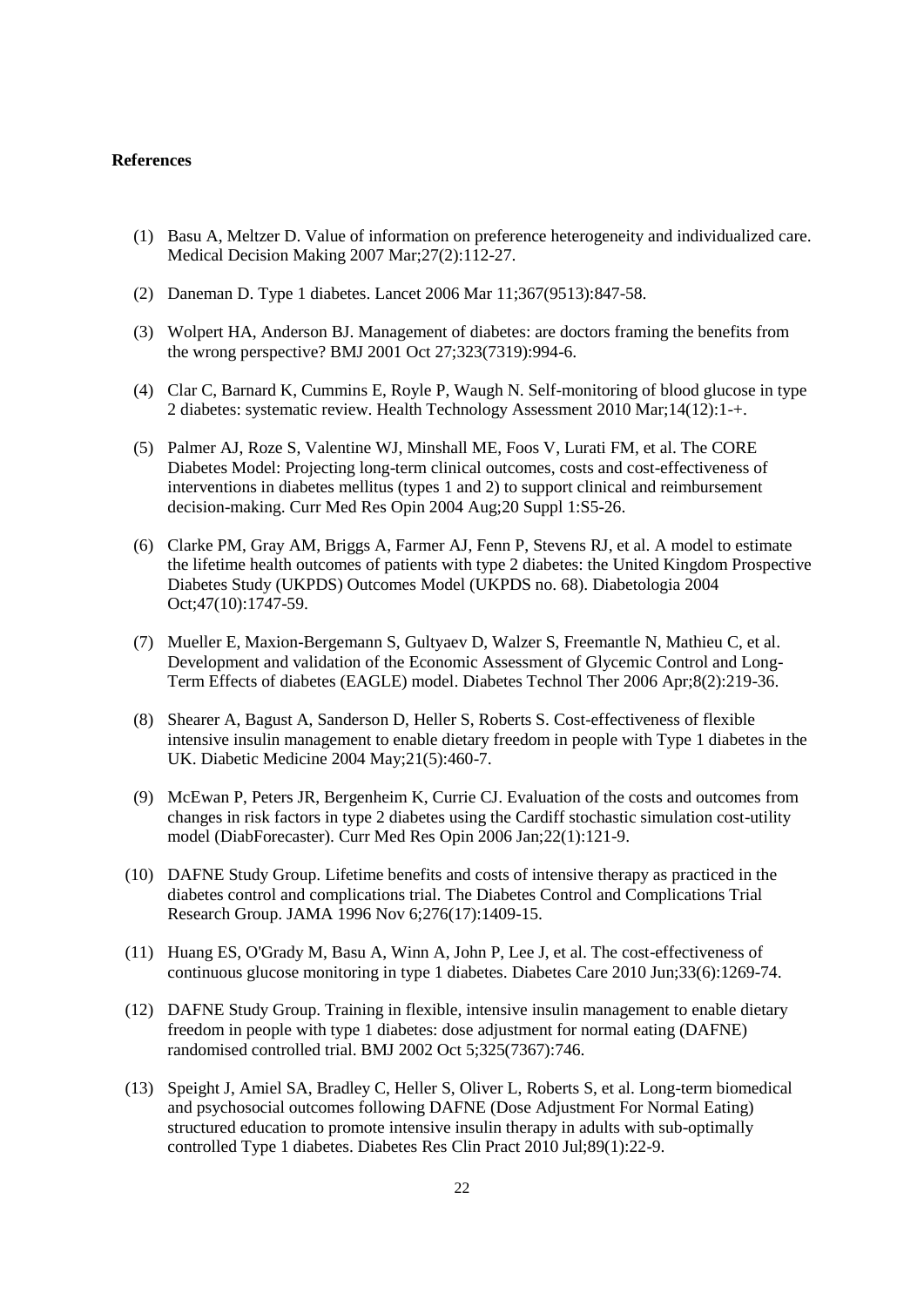- (14) National Institute for Health and Clinical Excellence. CG15 Type 1 diabetes in children, young people and adults: NICE guideline [cited 2014 09 September]. Online Source 2014; Available from http://www.nice.org.uk/guidance/cg15/resources/guidance-type-1-diabetespdf.
- (15) Thokala P, Kruger J, Brennan A, Basarir H, Duenas A, Pandor A, et al. Assessing the costeffectiveness of Type 1 diabetes interventions: the Sheffield Type 1 Diabetes Policy Model. Diabetic Medicine 2014 Apr;31(4):477-86.
- (16) Brennan A, Chick SE, Davies R. A taxonomy of model structures for economic evaluation of health technologies. Health Economics 2006 Dec; 15(12): 1295-310.
- (17) National Institute for Health and Clinical Excellence. Guide to methods of technology appraisal 2013[cited 2014 15 September].Online Source 2013; Available from http://www.nice.org.uk/article/pmg9/resources/non-guidance-guide-to-the-methods-oftechnology-appraisal-2013-pdf
- (18) DAFNE. Fact Sheet Eleven. 2011 [cited 2013 04 February];PU07.011,Version 3 October 2011 . Online Source 2013;Available from: www.DAFNE.uk.com .
- (19) Koerkamp BG, Stijnen T, Weinstein MC, Hunink MGM. The Combined Analysis of Uncertainty and Patient Heterogeneity in Medical Decision Models. Medical Decision Making 2011 Jul;31(4):650-61.
- (20) Amsberg S, Anderbro T, Wredling R, Lisspers J, Lins PE, Adamson U, et al. Experience from a behavioural medicine intervention among poorly controlled adult type 1 diabetes patients. Diabetes Res Clin Pract 2009 Apr;84(1):76-83.
- (21) Beard E, Clark M, Hurel S, Cooke D. Do people with diabetes understand their clinical marker of long-term glycemic control (HbA1c levels) and does this predict diabetes self-care behaviours and HbA1c? Patient Education and Counseling 2010;80:227-32.
- (22) Helgeson VS, Siminerio L, Escobar O, Becker D. Predictors of metabolic control among adolescents with diabetes: a 4-year longitudinal study. J Pediatr Psychol 2009 Apr;34(3):254- 70.
- (23) Cherrington A, Wallston KA, Rothman RL. Exploring the relationship between diabetes selfefficacy, depressive symptoms, and glycemic control among men and women with type 2 diabetes. J Behav Med 2010 Feb;33(1):81-9.
- (24) Johnston-Brooks CH, Lewis MA, Garg S. Self-efficacy impacts self-care and HbA1c in young adults with Type I diabetes. Psychosom Med 2002 Jan;64(1):43-51.
- (25) Tsenkova VK, Love GD, Singer BH, Ryff CD. Coping and positive affect predict longitudinal change in glycosylated hemoglobin. Health Psychology 2008 Mar;27(2):S163-S171.
- (26) Yi JP, Yi JC, Vitaliano PP, Weinger K. How does anger coping style affect glycemic control in diabetes patients? Int J Behav Med 2008;15(3):167-72.
- (27) Campbell M. Statistics at Square Two. 2nd ed. Oxford: BMJ Books-Blackwell Publishing; 2006.
- (28) Allison P. Change Scores as Dependent varaibles in Regression Analysis. Sociological Methodology 1990;20:93-114.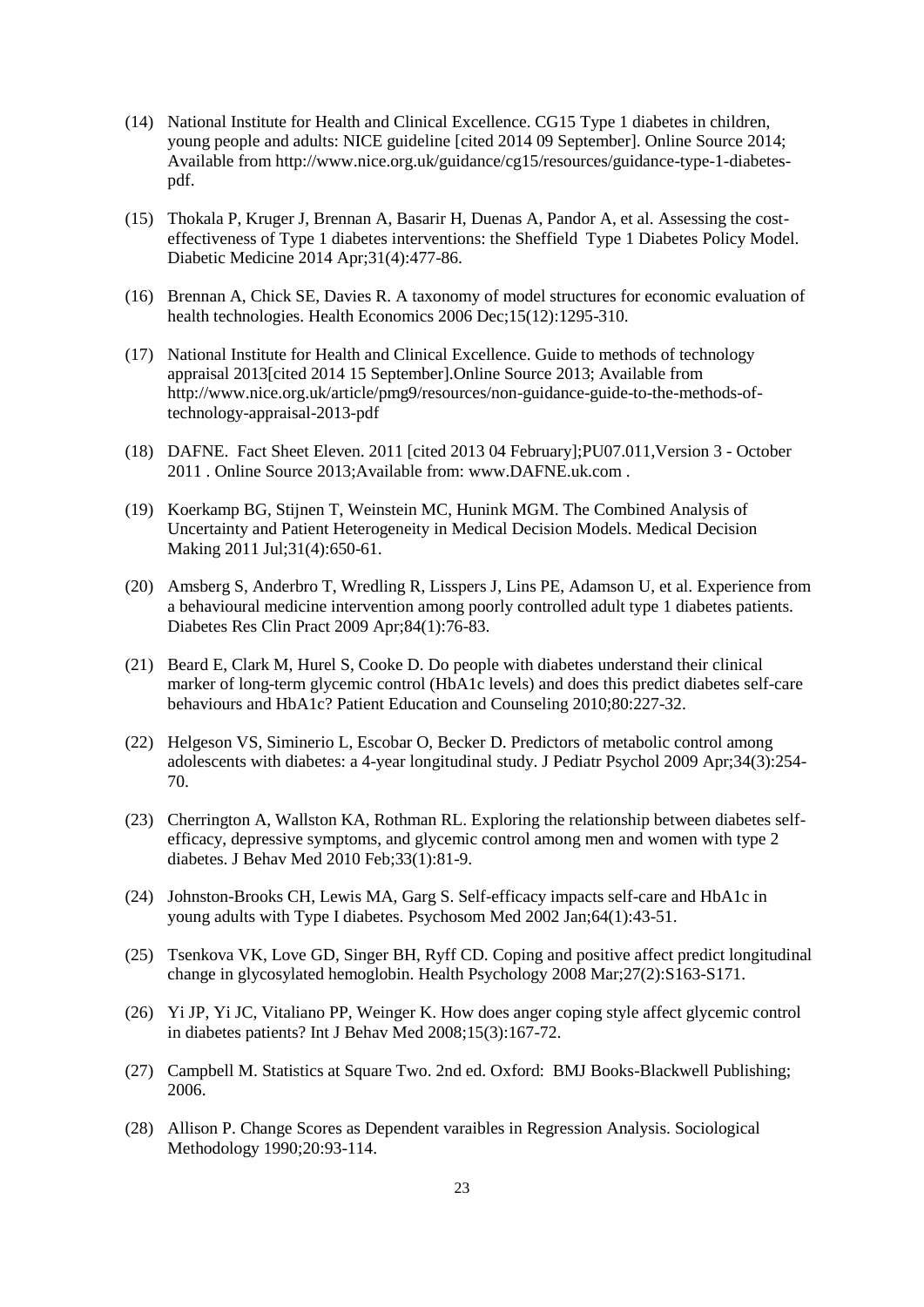- (29) Glymour MM, Weuve J, Berkman LF, Kawachi I, Robins JM. When is baseline adjustment useful in analyses of change? An example with education and cognitive change. Am J Epidemiol 2005 Aug 1;162(3):267-78.
- (30) van Gestel A, Grutters JPC, Schouten J, Webers C, Beckers H, Joore M, et al. The Role of the Expected Value of Individualized Care in Cost-Effectiveness Analyses and Decision Making. Value in Health 2012 Jan;15(1):13-21.
- (31) Donaldson GW, Moinpour CM. Individual differences in quality-of-life treatment response. Med Care 2002 Jun;40(6 Suppl):III39-III53.
- (32) Sculpher M. Subgroups and heterogeneity in cost-effectiveness analysis. Pharmacoeconomics 2008;26(9):799-806.
- (33) Leventhal H, Benyamini S, Brownlee S, Diefenbach M, Leventhal E, Patrick-Miller L. Illness representations: Theoretical foundations. In: Petrie KH, Weinman JA, editors. Perception of Health and Illness.Amsterdam: Harwood Academic Publishers; 1997. p. 19-46.
- (34) Rosenstock IM, Strecher VJ, Becker MH. Social-Learning Theory and the Health Belief Model. Health Education Quarterly 1988;15(2):175-83.
- (35) Bandura A. Social foundations of thought and action: A social cognitive theory. Englewoods Cliffs, NJ, US: Prentice-Hall,Inc; 1986.
- (36) Sultan S, Epel E, Sachon C, Valliant G, Harteman-Heurtier A. A longitudinal study of coping, anxiety and glycemic control in adults with type 1 diabetes. Pyschology & Health 2008;23(1):73-89.
- (37) Speight J. Predicting Outcomes in the Dose Adjustment For Normal Eating (DAFNE) trial. The British Psychological Society - 2005 Proceedings 2005;89.
- (38) Lawton J, Rankin D, Cooke D, Elliott J, Amiel S, Heller S. Patients' experiences of adjusting insulin doses when implementing flexible intensive insulin therapy: a longitudinal, qualitative investigation. Diabetes Res Clin Pract 2012 Nov;98(2):236-42.
- (39) Rankin D, Cooke DD, Heller S, Elliott J, Amiel S, Lawton J. Experiences of using blood glucose targets when following an intensive insulin regimen: a qualitative longitudinal investigation involving patients with Type 1 diabetes. Diabetic Medicine 2012 Aug;29(8):1079-84.
- (40) Rankin D, Cooke DD, Elliott J, Heller SR, Lawton J. Supporting self-management after attending a structured education programme: a qualitative longitudinal investigation of type 1 diabetes patients' experiences and views. BMC Public Health 2012;12:652.
- (41) Maris E. Covariance Adjustment Versus Gain Scores--Revisited. Pyschological Methods 1998;3(3):309-27.
- (42) Weinger K, Butler HA, Welch GW, La Greca AM. Measuring diabetes self-care: a psychometric analysis of the Self-Care Inventory-Revised with adults. Diabetes Care 2005 Jun;28(6):1346-52.
- (43) Hampson S, Glasgow R, Toobert D. Personal Models of Diabetes and Their Relationship to Self-Management and Other Variables. Health Pyschology 1990;9(5):632-46.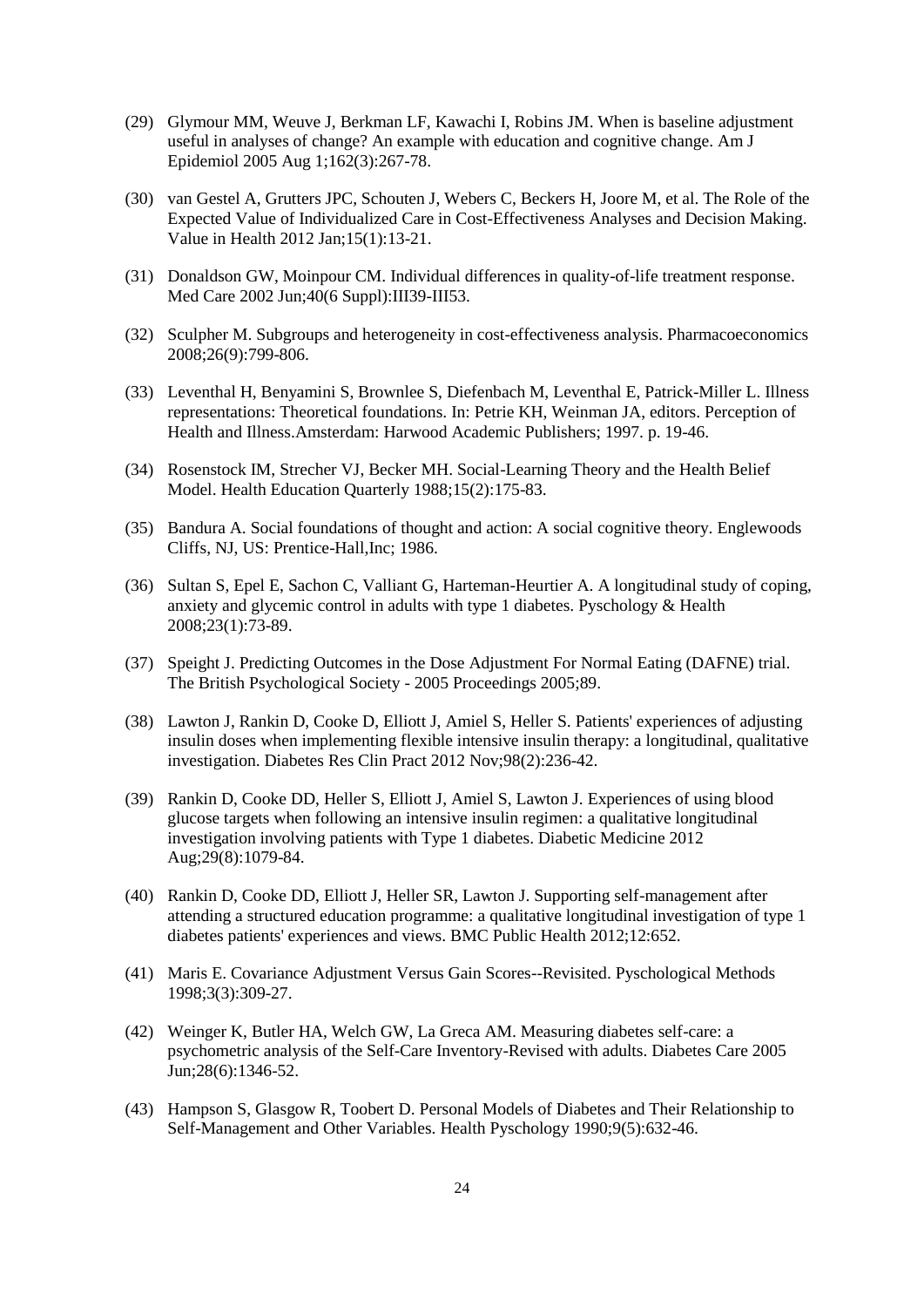- (44) Hampson SE, Glasgow RE, Foster LS. Personal models of diabetes among older adults: relationship to self-management and other variables. Diabetes Educ 1995 Jul;21(4):300-7.
- (45) Van Der Ven NC, Weinger K, Yi J, Pouwer F, Ader H, Van Der Ploeg HM, et al. The confidence in diabetes self-care scale: psychometric properties of a new measure of diabetesspecific self-efficacy in Dutch and US patients with type 1 diabetes. Diabetes Care 2003 Mar; 26(3): 713-8.
- (46) Cox DJ, Irvine A, Gonder-Frederick L, Nowacek G, Butterfield J. Fear of hypoglycemia: quantification, validation, and utilization. Diabetes Care 1987 Sep;10(5):617-21.
- (47) Bonsignore M, Barkow K, Jessen F, Heun R. Validity of the five-item WHO Well-Being Index (WHO-5) in an elderly population. Eur Arch Psychiatry Clin Neurosci 2001;251 Suppl 2:II27-II31.
- (48) International Wellbeing Group. Personal Wellbeing Index Adult 4th Edition. Online Source 2006;Available from: http://www.deakin.edu.au/research/acqol/instruments/wellbeing-index/.
- (49) Sarason I, Levine H, Basham R, Sarason B. Assessing Social Support: The Social Support Questionaire. Journal of Personality and Social Pyschology 1983;44(1):127-39.
- (50) Sarason I, Sarason B, Shearin E, Peirce G. A brief measure of social support: Practical and theoretical implications. Journal of Social and Personal Relationships 1987;4:497-510.
- (51) Fitzgerald JT, Funnell MM, Hess GE, Barr PA, Anderson RM, Hiss RG, et al. The reliability and validity of a brief diabetes knowledge test. Diabetes Care 1998 May;21(5):706-10.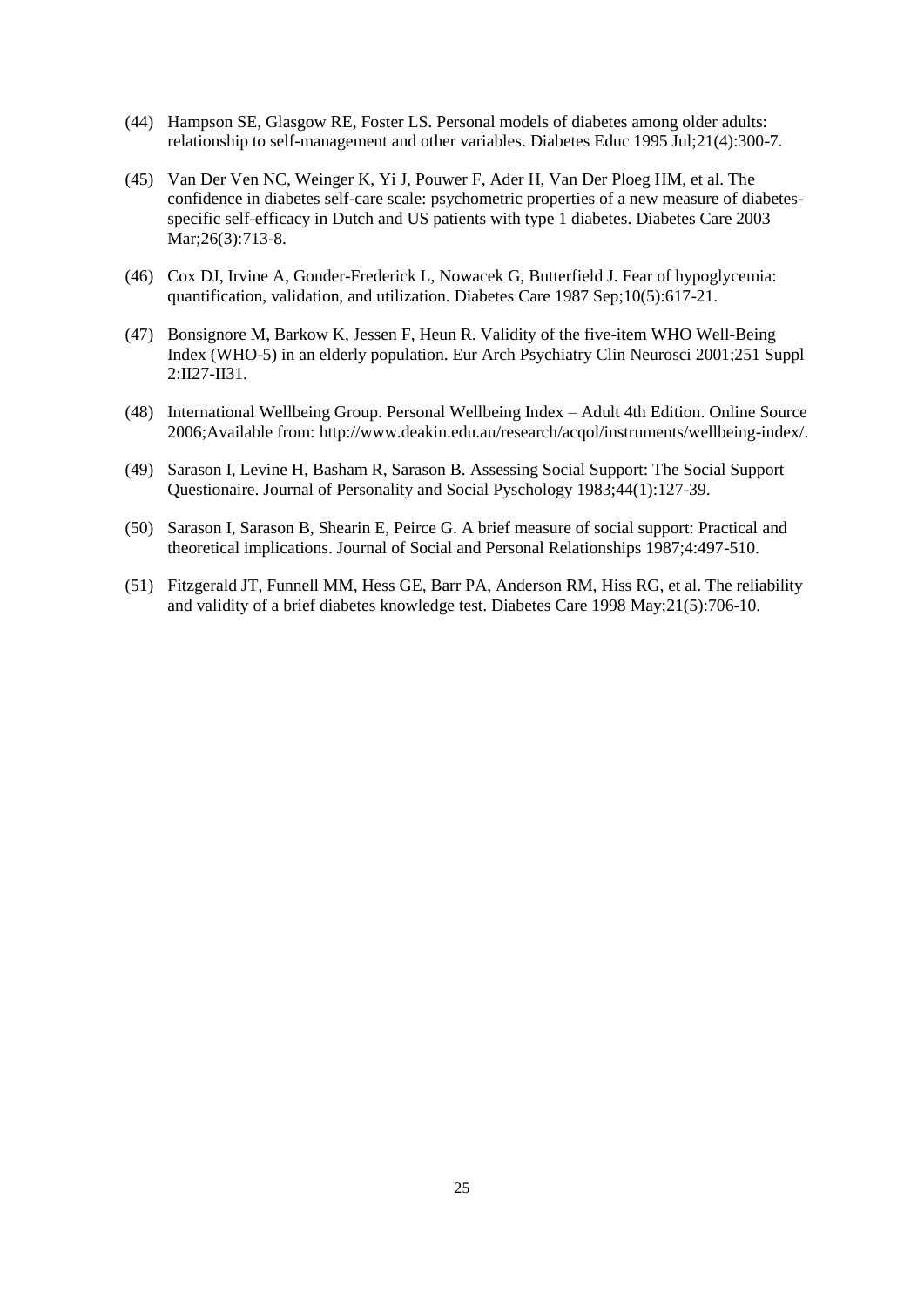| Questionnaire                        | Psychological construct measured  | Example question                                     | Reference |
|--------------------------------------|-----------------------------------|------------------------------------------------------|-----------|
| Personal Models of Diabetes:         | Thoughts (beliefs) about diabetes | How serious is your diabetes?                        | (43; 44)  |
| seriousness subscale                 | seriousness                       |                                                      |           |
| Personal Models of Diabetes:         | Thoughts (beliefs) about diabetes | How important is controlling your blood sugar levels | (43; 44)  |
| treatment effectiveness subscale     | treatment effectiveness           | for avoiding complications from your diabetes?       |           |
| Revised Self-Care Inventory          | Diabetes self-care behaviours     | How often do you check blood glucose with            | (42)      |
|                                      |                                   | monitor?                                             |           |
| Confidence in Diabetes Scale         | Diabetes-specific self-efficacy   | How sure are you that you can perform the            | (45)      |
|                                      |                                   | prescribed number of daily insulin injections?       |           |
| Hypoglycaemia Fear Survey:           | Fear of hypoglycaemia             | How often do you worry about no one being around     | (46)      |
| worry subscale                       |                                   | to help you during a hypoglycaemic reaction?         |           |
| WHO-5                                | Overall well being                | Over the last 2 weeks how often have you felt        | (47)      |
|                                      |                                   | cheerful and in good spirits?                        |           |
| <b>Life Satisfaction</b>             | Overall life satisfaction         | Thinking about your own life and personal            | (48)      |
|                                      |                                   | circumstances, how satisfied are you with your life  |           |
|                                      |                                   | as a whole?                                          |           |
| <b>Social Support Questionnaire:</b> | Level of social support received  | Whom can you really count on to distract you from    | (49;50)   |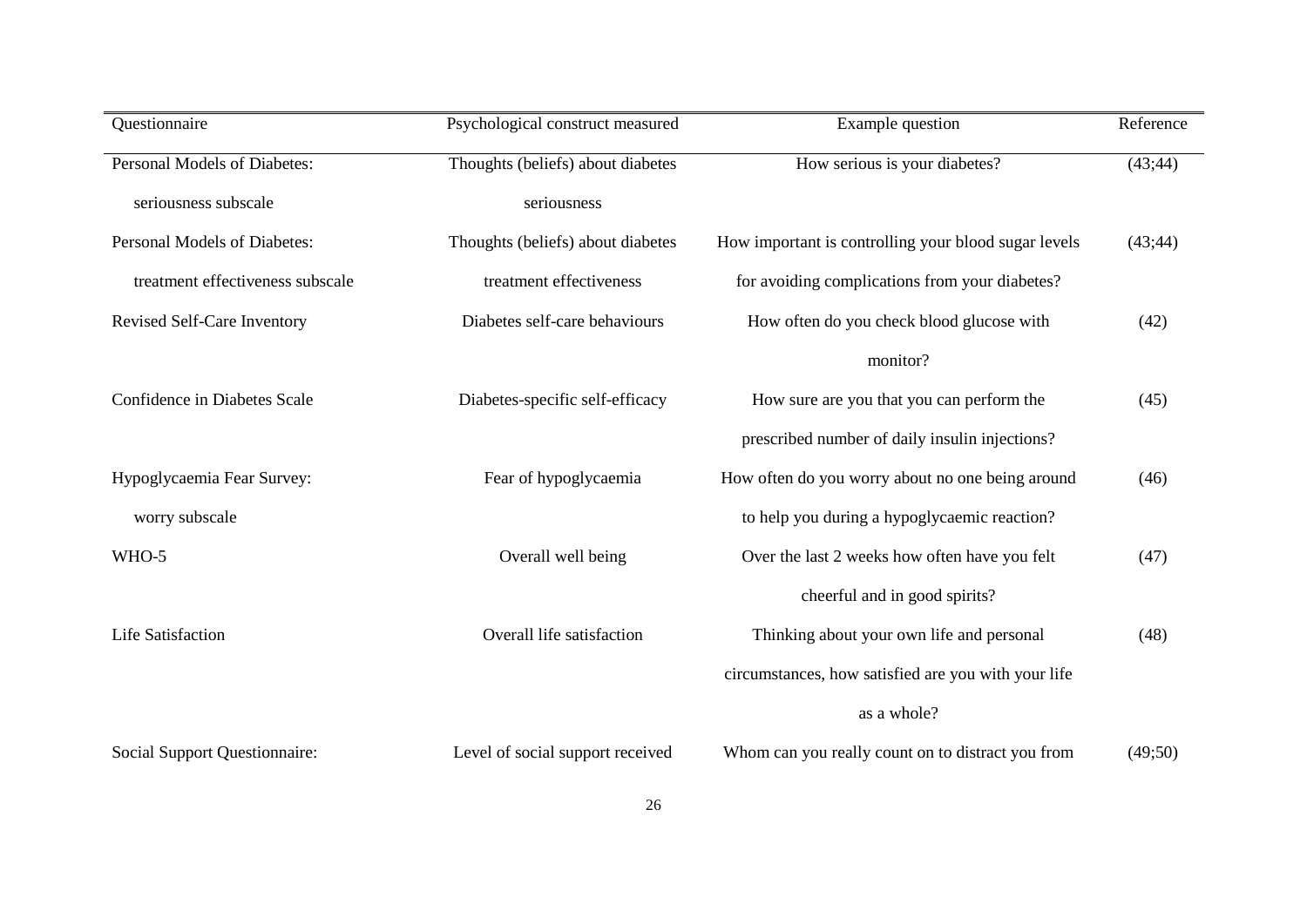| number of people offering social support |                                  | your worries when you feel under stress?           |         |
|------------------------------------------|----------------------------------|----------------------------------------------------|---------|
| Social Support Questionnaire:            | Satisfaction with social support | How satisfied are you with the support you receive | (49;50) |
| satisfaction with support rating         | received                         | to distract you from your worries when you feel    |         |
|                                          |                                  | under stress?                                      |         |
| Michigan Knowledge Questionnaire         | Diabetes knowledge               | What effect does unsweetened fruit juice have on   | (51)    |
|                                          |                                  | blood glucose?                                     |         |
|                                          |                                  |                                                    |         |

**Table 1: Questionnaire measures collected in the psychological DAFNE study at baseline, 3-, 6-, and 12-months**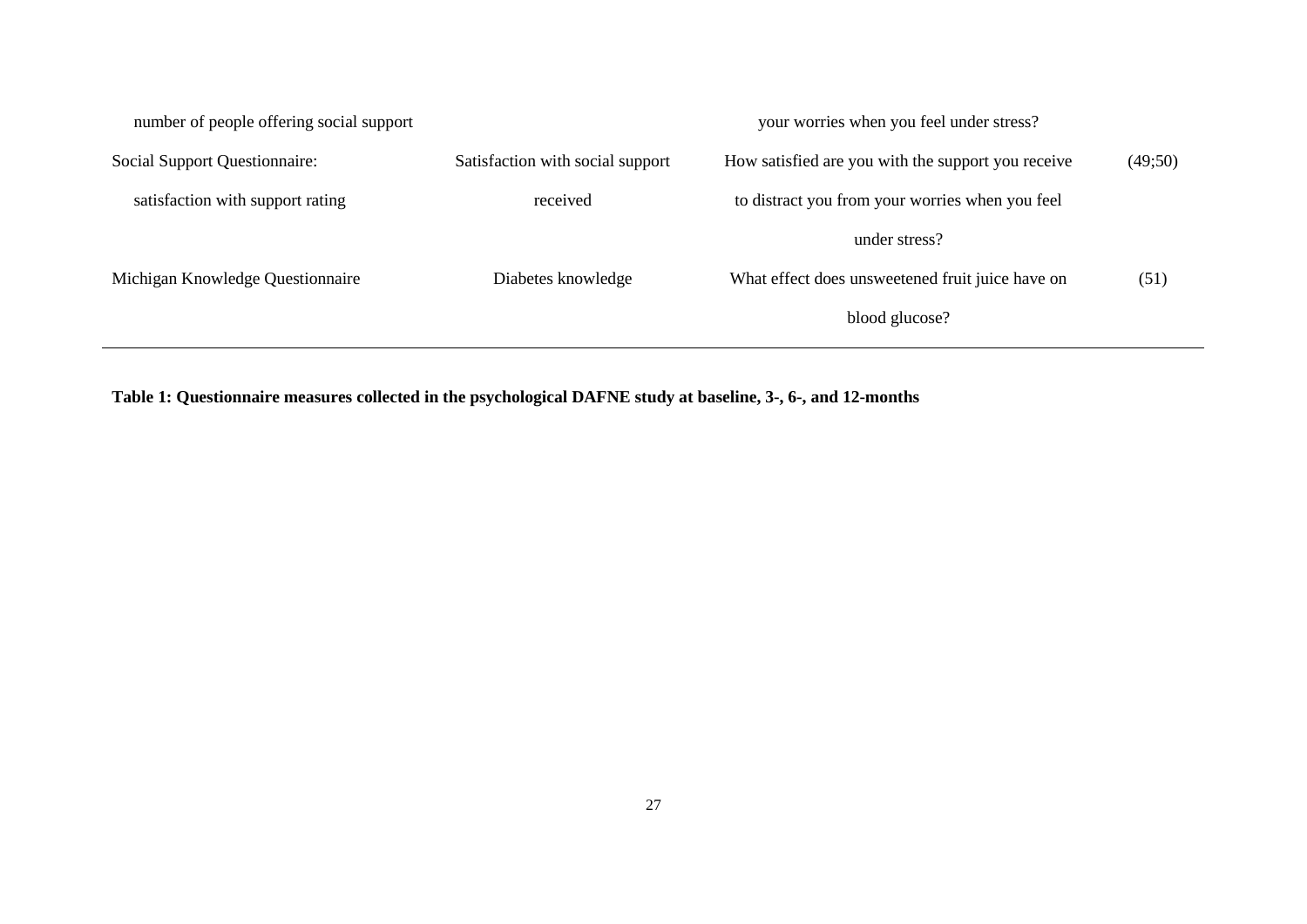| Patient characteristic            | Value                            | Source of information      |
|-----------------------------------|----------------------------------|----------------------------|
| Number of modelled patients       | 10,000                           |                            |
| Part A: continuous variables      | mean (SD)                        |                            |
| Age (years)                       | 40(14)                           | Psychological dataset      |
| Diabetes duration (years)         | 18(13)                           | Psychological dataset      |
| Systolic blood pressure (mmHg)    | 131(16)                          | Clinical research database |
| Low-density lipoprotein (mmol/l)  | 1.22(0.75)                       | Clinical research database |
| High-density lipoprotein (mmol/l) | 1.60(0.47)                       | Clinical research database |
| Triglycerides (mmol/l)            | 2.45(0.77)                       | Clinical research database |
| <b>BMI</b>                        | 26.10 (4.26)                     | Psychological dataset      |
| Baseline HbA <sub>1c</sub>        | 8.54(1.52)                       | Psychological dataset      |
| Baseline fear of hypoglycaemia    | 30.73 (10.79)                    | Psychological dataset      |
| (46)                              |                                  |                            |
| Baseline diabetes knowledge (51)  | 20.16 (2.00)                     | Psychological dataset      |
| Baseline thoughts about diabetes  | 8.97 (2.48)                      | Psychological dataset      |
| seriousness (43, 44)              |                                  |                            |
| Part B: categorical variables     | $\%$                             |                            |
| Gender                            | 50% male, 50% female             | Psychological dataset      |
| Smoking status                    | 17% current, 60% former, 23% non | Clinical research database |
| Ethnicity                         | 100% 'other'                     | Assumption                 |
| Physical activity level           | 100% medium physical activity    | Assumption                 |
| Initial neuropathy status         | 94% No neuropathy                | Clinical research database |
|                                   | 4% Clinically confirmed          |                            |
|                                   | neuropathy                       |                            |
|                                   | 2% Diabetic foot syndrome        |                            |
| Initial retinopathy status        | 74% No retinopathy               | Clinical research database |
|                                   | 19% Background retinopathy       |                            |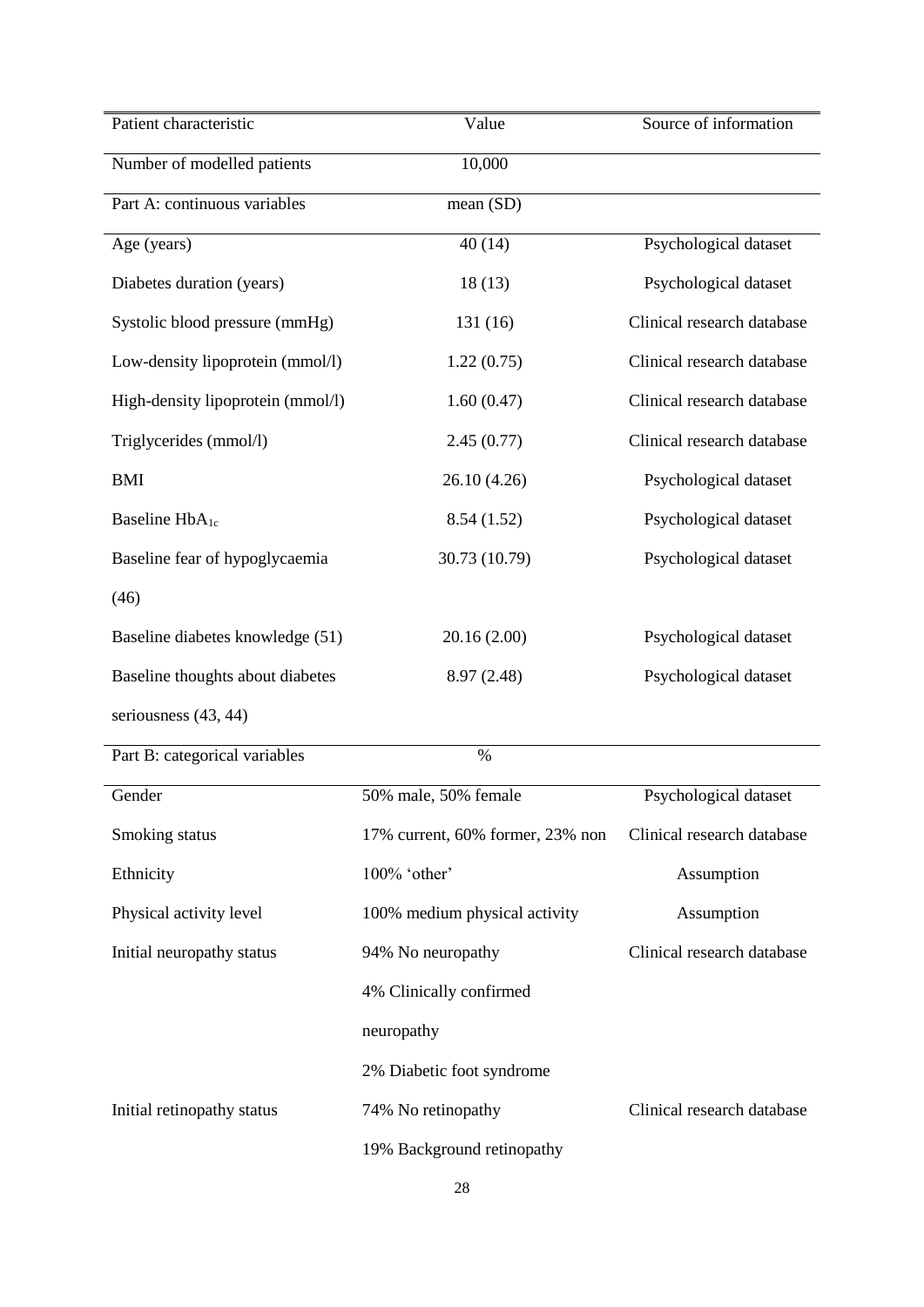|                               | 7% Proliferative retinopathy |                            |
|-------------------------------|------------------------------|----------------------------|
| Initial myocardial infarction | 99% No history of MI         | Clinical research database |
| status                        | 1% First MI                  |                            |
| Initial stroke status         | 99% No history of stroke     | Clinical research database |
|                               | 1% First stroke              |                            |
| Initial heart failure status  | 100% No history of HF        | Clinical research database |

**Table 2: Baseline characteristics of the modelled patient cohort**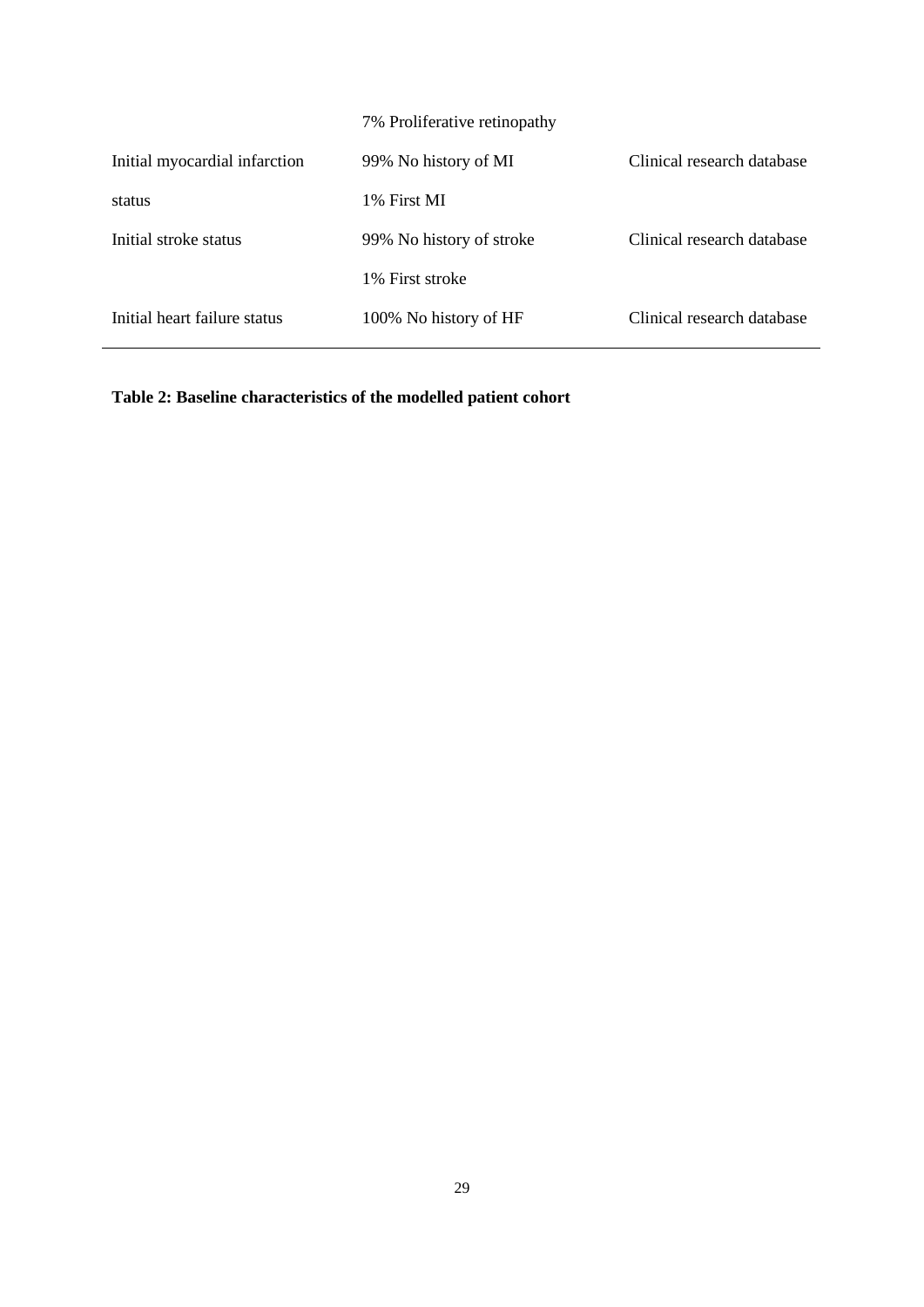| <b>Predictor variable</b>                                                                                        | Coefficient | <b>Standard</b> | P value |
|------------------------------------------------------------------------------------------------------------------|-------------|-----------------|---------|
|                                                                                                                  |             | error           |         |
| Prediction model A (adjusted $R^2 = 0.534$ )                                                                     |             |                 |         |
| 12month HbA <sub>1c</sub> = 1.365 + (0.752*baseline HbA <sub>1c</sub> ) + (0.018*baseline fear of hypoglycaemia) |             |                 |         |
| Constant                                                                                                         | 1.365       | 0.432           | 0.002   |
| Baseline HbA <sub>1c</sub>                                                                                       | 0.752       | 0.047           | < 0.001 |
| Baseline fear of hypoglycaemia                                                                                   | 0.018       | 0.006           | 0.004   |
| Prediction model B (adjusted $R^2 = 0.054$ )                                                                     |             |                 |         |
| $\Delta HbA_{1c} = 0.652 + (0.014*$ baseline fear of hypoglycaemia) – $(0.043*BMI)$ – $(0.309*Gender)$           |             |                 |         |
| Constant                                                                                                         | 0.652       | 0.492           | 0.187   |
| Baseline fear of hypoglycaemia                                                                                   | 0.014       | 0.007           | 0.045   |
| <b>BMI</b>                                                                                                       | $-0.043$    | 0.017           | 0.012   |
| Gender (male = 1, female = 0)                                                                                    | $-0.309$    | 0.150           | 0.041   |
| <b>No DAFNE Prediction Model</b>                                                                                 |             |                 |         |
| $\Delta HbA_{1c} = 1.145 + (0.615 * No DAFNE) + (0.818 * baseline HbA_{1c})$                                     |             |                 |         |
| Constant                                                                                                         | 1.145       | 0.897           | 0.202   |
| No DAFNE (DAFNE=0, No DAFNE =1)                                                                                  | 0.615       | 0.200           | 0.002   |
| Baseline $HbA_{1c}$                                                                                              | 0.818       | 0.095           | < 0.001 |

**Table 3: Psychological prediction model results**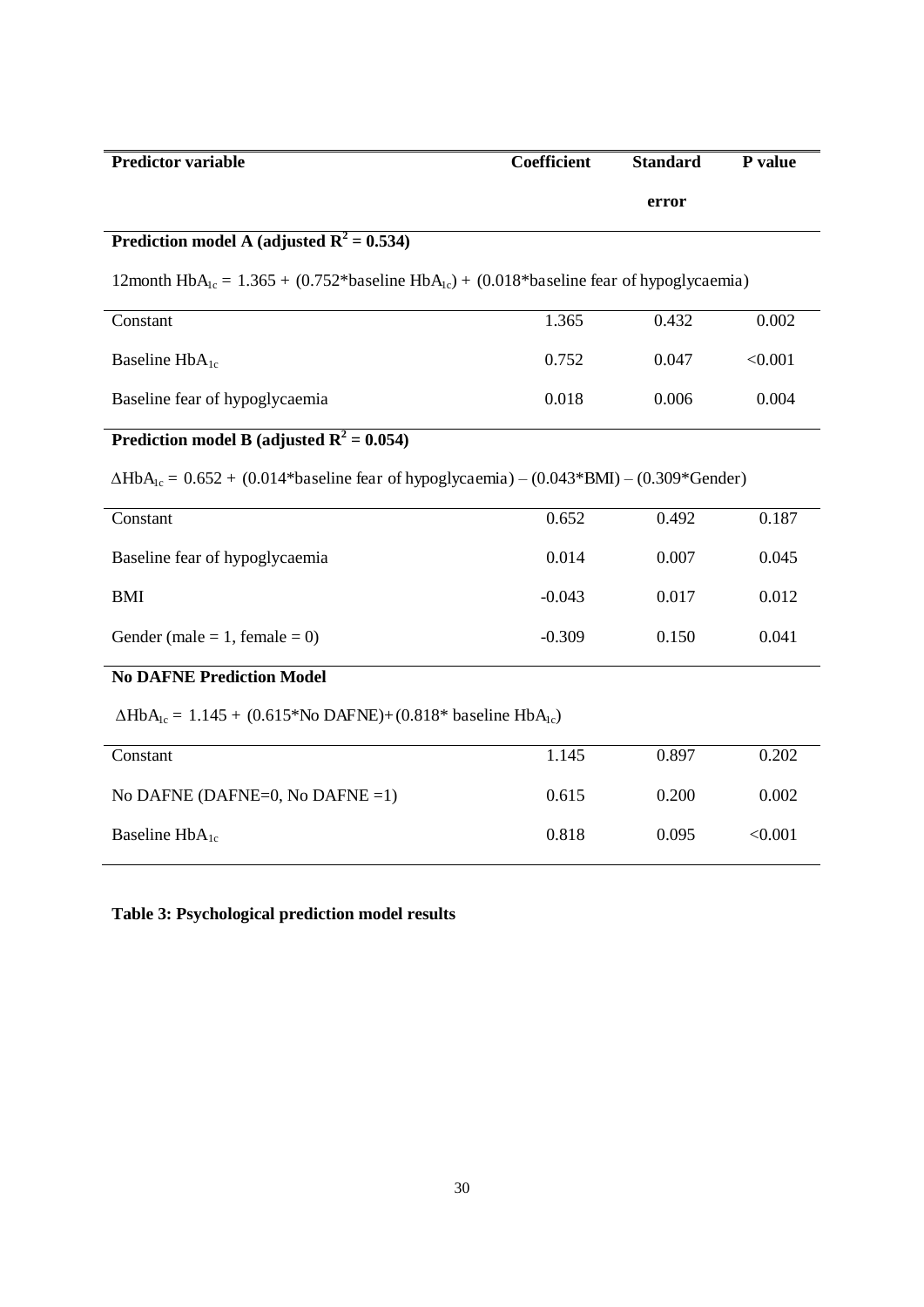# **Prediction model A: Sensitivity = 0.319 / Specificity = 0.873**

|                                                                   | Observed    |               |  |  |
|-------------------------------------------------------------------|-------------|---------------|--|--|
| Predicted                                                         | Responder   | Non-responder |  |  |
| Responder                                                         | 29 (12.0%)  | 19 (7.9%)     |  |  |
| Non-responder                                                     | 62(25.7%)   | 131 (54.4%)   |  |  |
| Prediction model B: Sensitivity = $0.165$ / Specificity = $0.900$ |             |               |  |  |
| Predicted                                                         |             | Observed      |  |  |
|                                                                   | Responder   | Non-responder |  |  |
| Responder                                                         | $14(6.2\%)$ | $14(6.2\%)$   |  |  |
| Non-responder                                                     | 71 (31.6%)  | 126 (56.0%)   |  |  |

**Table 4: Sensitivity and specificity of the two statistical prediction models**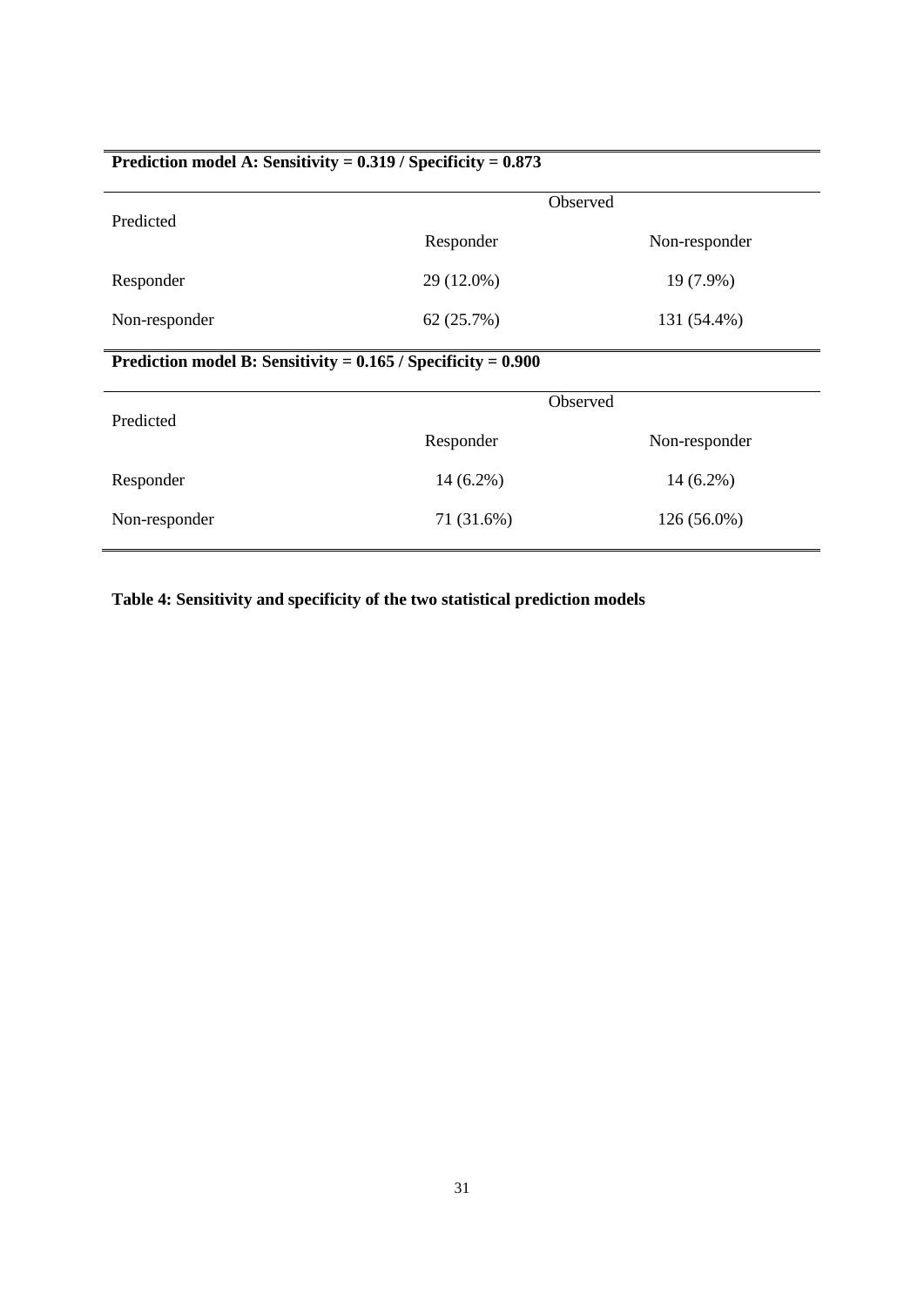|                                             | <b>Control:</b>      | <b>Intervention:</b>  | <b>Difference</b>     |
|---------------------------------------------|----------------------|-----------------------|-----------------------|
|                                             | <b>DAFNE</b> for all | <b>DAFNE</b> only for | <i>(intervention)</i> |
|                                             |                      | predicted             | - control)            |
|                                             |                      | responders            |                       |
| <b>Prediction Model A</b>                   |                      |                       |                       |
| <b>Total discounted QALYs</b>               | 14.16                | 14.11                 | $-0.05$               |
| Total discounted costs                      | £59,805              | £61,031               | £1,226                |
| <b>ICER</b>                                 |                      |                       | Dominated             |
|                                             |                      |                       |                       |
| Mean percentage of patients receiving       | 100%                 | 22.3%                 |                       |
| <b>DAFNE</b>                                |                      |                       |                       |
| Net Monetary Benefit at £20,000 per QALY    | £223,405             | £221,208              | $-£2196$              |
| Probability that the intervention is cost - | 90.2%                | 9.8%                  |                       |
| effective at £20,000 per QALY               |                      |                       |                       |
| <b>Prediction Model B</b>                   |                      |                       |                       |
| <b>Total discounted QALYs</b>               | 14.12                | 14.09                 | $-0.03$               |
| Total discounted costs                      | £60,586              | £61,627               | £1,042                |
| <b>ICER</b>                                 |                      |                       | Dominated             |
|                                             |                      |                       |                       |
| Mean percentage of patients receiving       | 100%                 | 15.8%                 |                       |
| <b>DAFNE</b>                                |                      |                       |                       |
| Net Monetary Benefit at £20,000 per QALY    | £221,866             | £220,259              | $-£1,607$             |
| Probability that the intervention is cost-  | 84.0%                | 16.0%                 |                       |
| effective at £20,000 per QALY               |                      |                       |                       |

**Table 5: Economic evaluation of DAFNE to be provided only for predicted responders** 

**(response defined as 0.5% reduction in HbA1c) versus DAFNE for all**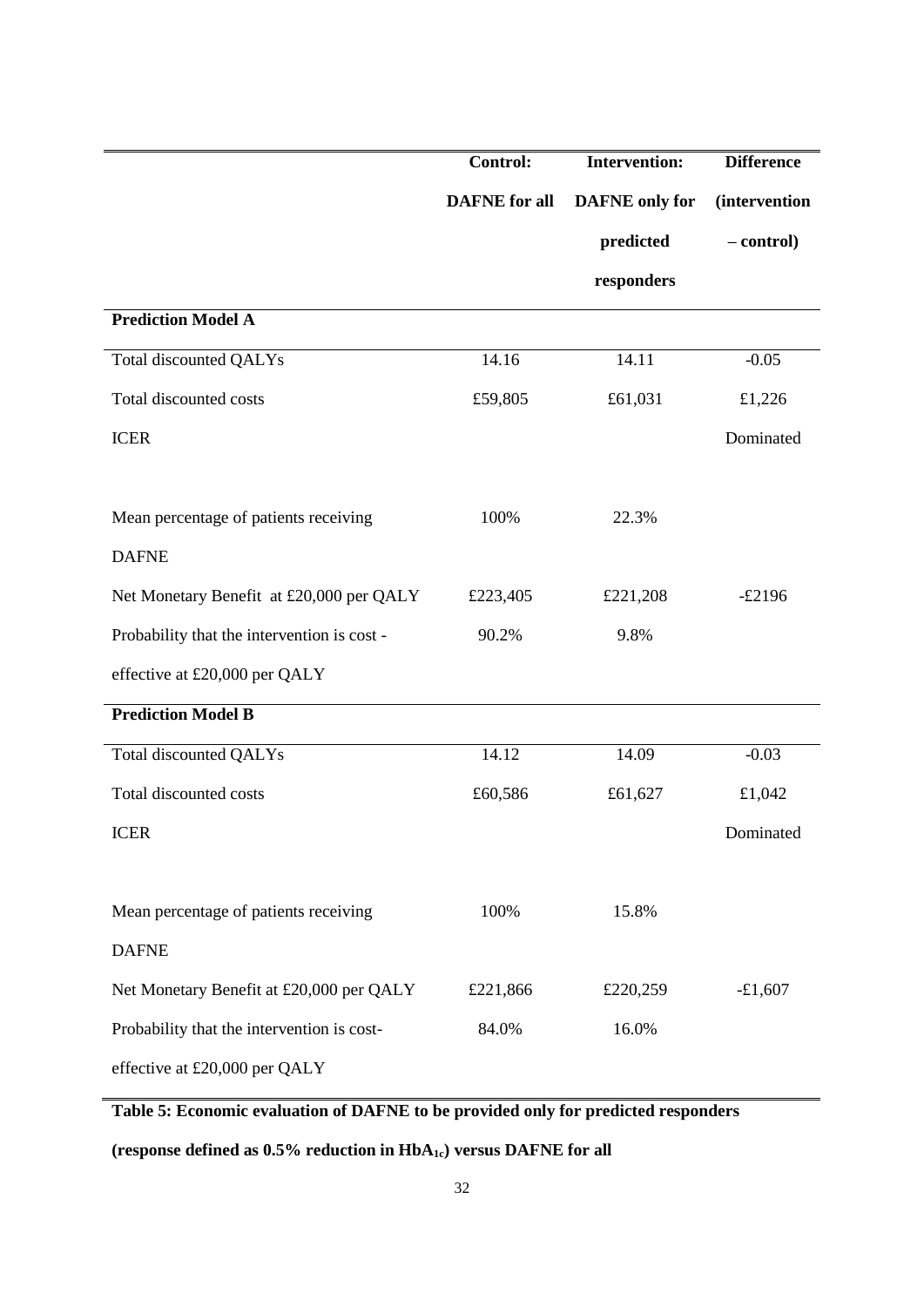|                                 | <b>Control:</b> | <b>Intervention: DAFNE only for predicted</b> |                            |                                     |                            |
|---------------------------------|-----------------|-----------------------------------------------|----------------------------|-------------------------------------|----------------------------|
|                                 | <b>DAFNE</b>    |                                               |                            | responders                          |                            |
|                                 | for all         |                                               |                            | Definition of a predicted responder |                            |
|                                 |                 | $\Delta$ HbA <sub>1c</sub>                    | $\Delta$ HbA <sub>1c</sub> | $\Delta$ HbA <sub>1c</sub>          | $\Delta$ HbA <sub>1c</sub> |
|                                 |                 | $\leq 0.4\%$                                  | $\leq -0.3\%$              | $\leq -0.2\%$                       | $\leq -0.1\%$              |
| <b>Prediction Model A</b>       |                 |                                               |                            |                                     |                            |
| <b>Total discounted QALYs</b>   | 14.16           | 14.13                                         | 14.13                      | 14.14                               | 14.14                      |
| Total discounted costs          | £59,805         | £60,825                                       | £60,641                    | £60,465                             | £60,250                    |
| <b>ICER</b>                     | N/A             | Dominated                                     | Dominated                  | Dominated                           | Dominated                  |
| Mean percentage of patients     | 100%            | 29.6%                                         | 37.6%                      | 46.4%                               | 55.7%                      |
| receiving DAFNE                 |                 |                                               |                            |                                     |                            |
| Net Monetary Benefit at £20,000 | £223,405        | £221,689                                      | £221,982                   | £222,301                            | £222,629                   |
| per QALY                        |                 |                                               |                            |                                     |                            |
| <b>Prediction Model B</b>       |                 |                                               |                            |                                     |                            |
| Total discounted QALYs          | 14.12           | 14.10                                         | 14.11                      | 14.12                               | 14.12                      |
| Total discounted costs          | £60,586         | £61,358                                       | £61,086                    | £60,858                             | £60,749                    |
| <b>ICER</b>                     | N/A             | Dominated                                     | Dominated                  | Dominated                           | £71,222                    |
| Mean percentage of patients     | 100%            | 25.9%                                         | 37.1%                      | 48.7%                               | 60.3%                      |
| receiving DAFNE                 |                 |                                               |                            |                                     |                            |
| Net Monetary Benefit at £20,000 | £221,866        | £220,719                                      | £221,146                   | £221,579                            | £221,749                   |
| per QALY                        |                 |                                               |                            |                                     |                            |

**Table 6: Economic Evaluation Sensitivity Analyses – using different thresholds for the reduction in HbA1c used to define the predicted responders**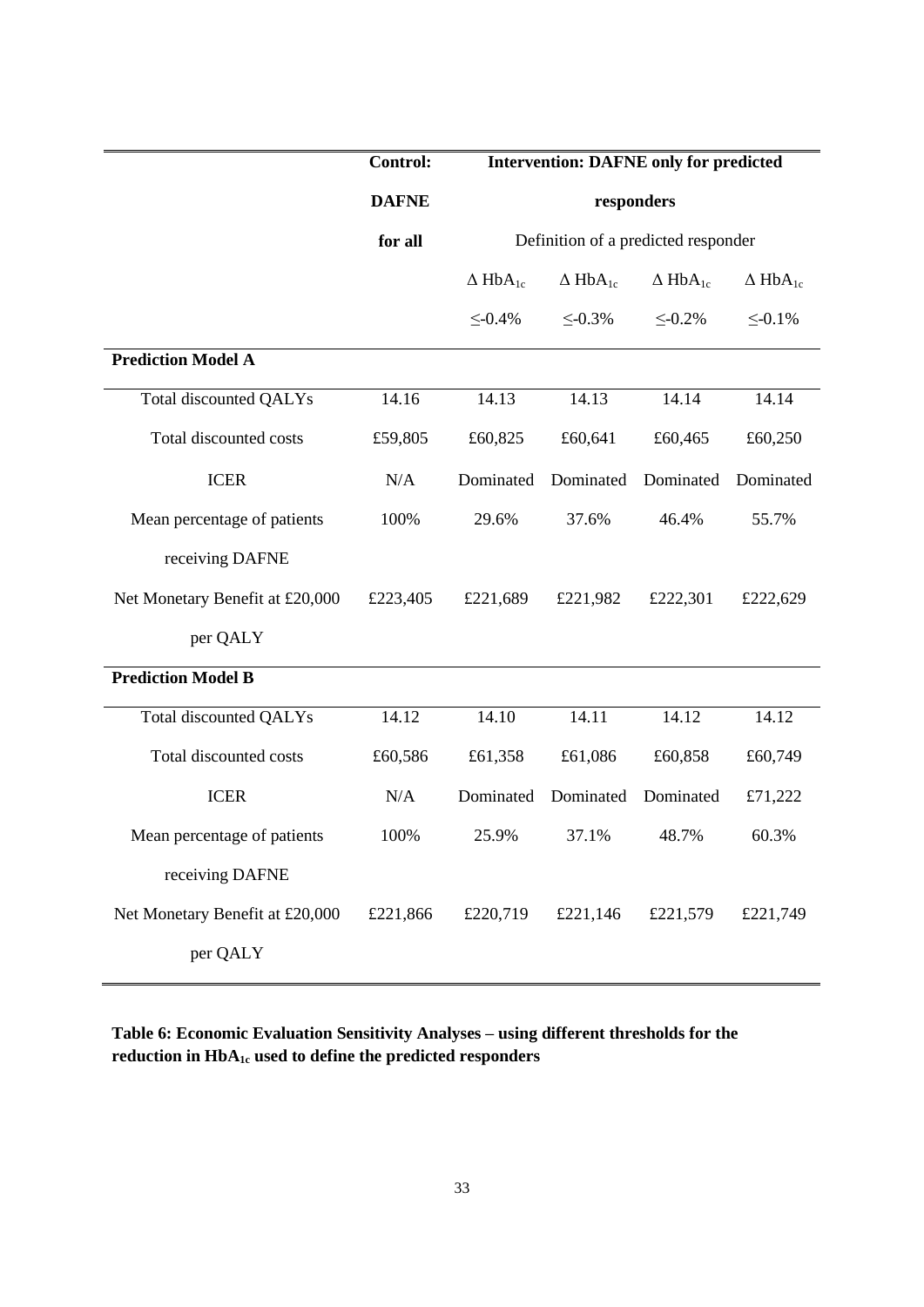## **Recommendation**

| $\mathbf{1}$     | If a pre-existing patient-level simulation model exists, conduct an EVIC analysis to explore     |
|------------------|--------------------------------------------------------------------------------------------------|
|                  | the potential value in individualising care.                                                     |
| $\boldsymbol{2}$ | If there is potential value in individualising care, seek advice from multi-disciplinary experts |
|                  | working in the disease area including psychology researchers and clinicians                      |
| $\mathbf{3}$     | Form a priori hypotheses regarding the relationships between psychological variables and         |
|                  | treatment effectiveness                                                                          |
| 4                | Base hypotheses and analyses on psychological theories of health behaviour or on published       |
|                  | evidence regarding the relationships between psychological variables and treatment               |
|                  | effectiveness                                                                                    |
| 5                | Plan analysis of psychological data prior to data collection, at the conceptual modelling stage  |
|                  | for the new or revized health economic model to ensure all important variables for your          |
|                  | analysis are collected                                                                           |
| 6                | Ensure sample size for the collection of psychological data is large enough to detect the        |
|                  | hypothesized relationships by conducting sample size calculations                                |
| 7                | Collect psychological data from the same patients for whom the clinical effectiveness data is    |
|                  | collected, at the same time points as the clinical effectiveness data                            |
| 8                | Test and validate any prediction models of treatment effectiveness against observed treatment    |
|                  | response rates                                                                                   |
| 9                | Develop a new or revized economic model to integrate psychological data                          |
| 10               | Undertake health economic analyses of alternative options for stratifying the treatment based    |
|                  | upon the prediction models                                                                       |
| 11               | Account for the cost of collecting psychological predictor variables when comparing a            |
|                  | potential treatment allocation algorithm to current care                                         |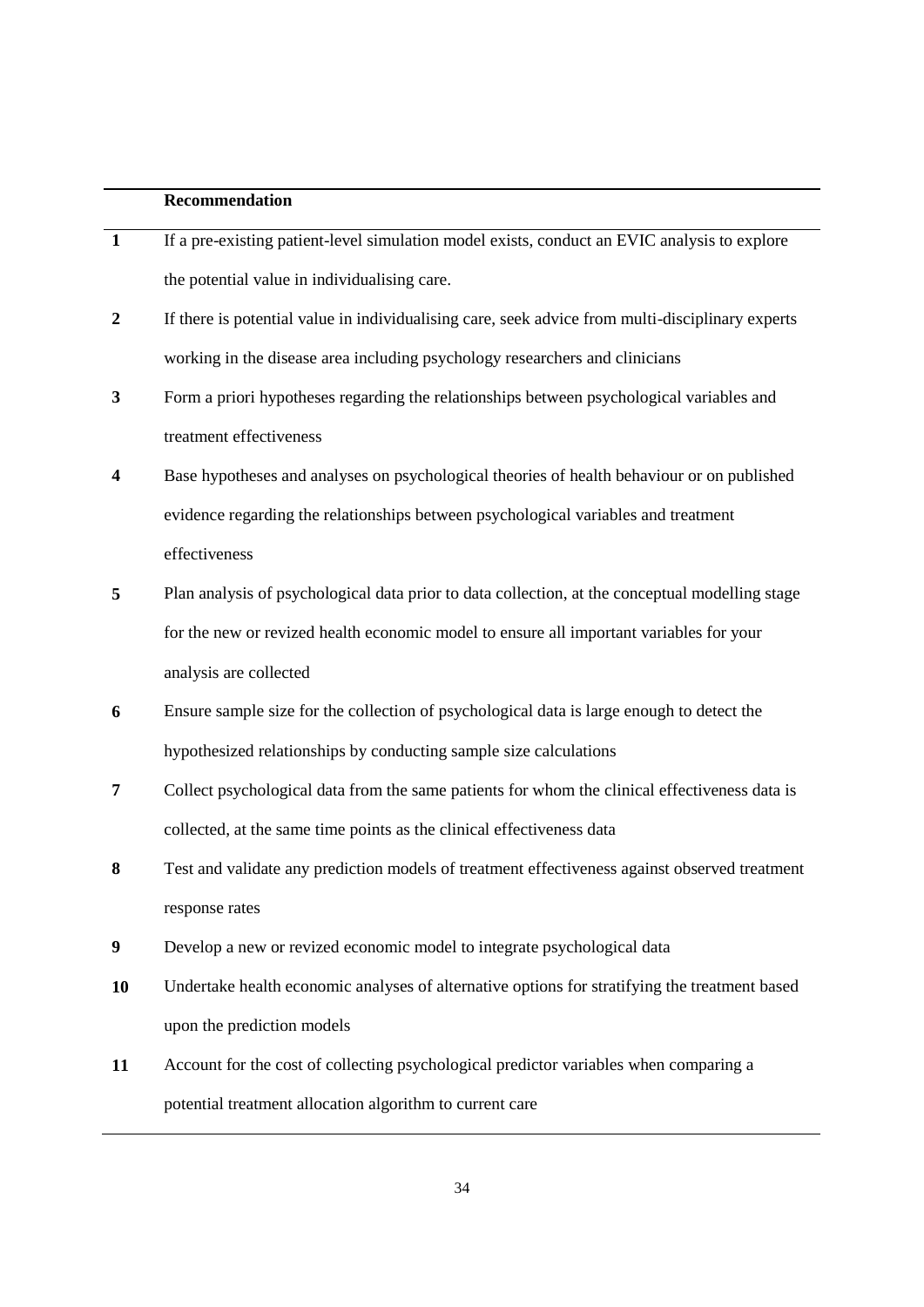**Table 7: Eleven recommendations for collecting and analysing psychological data alongside primary research in order to inform cost-effectiveness models**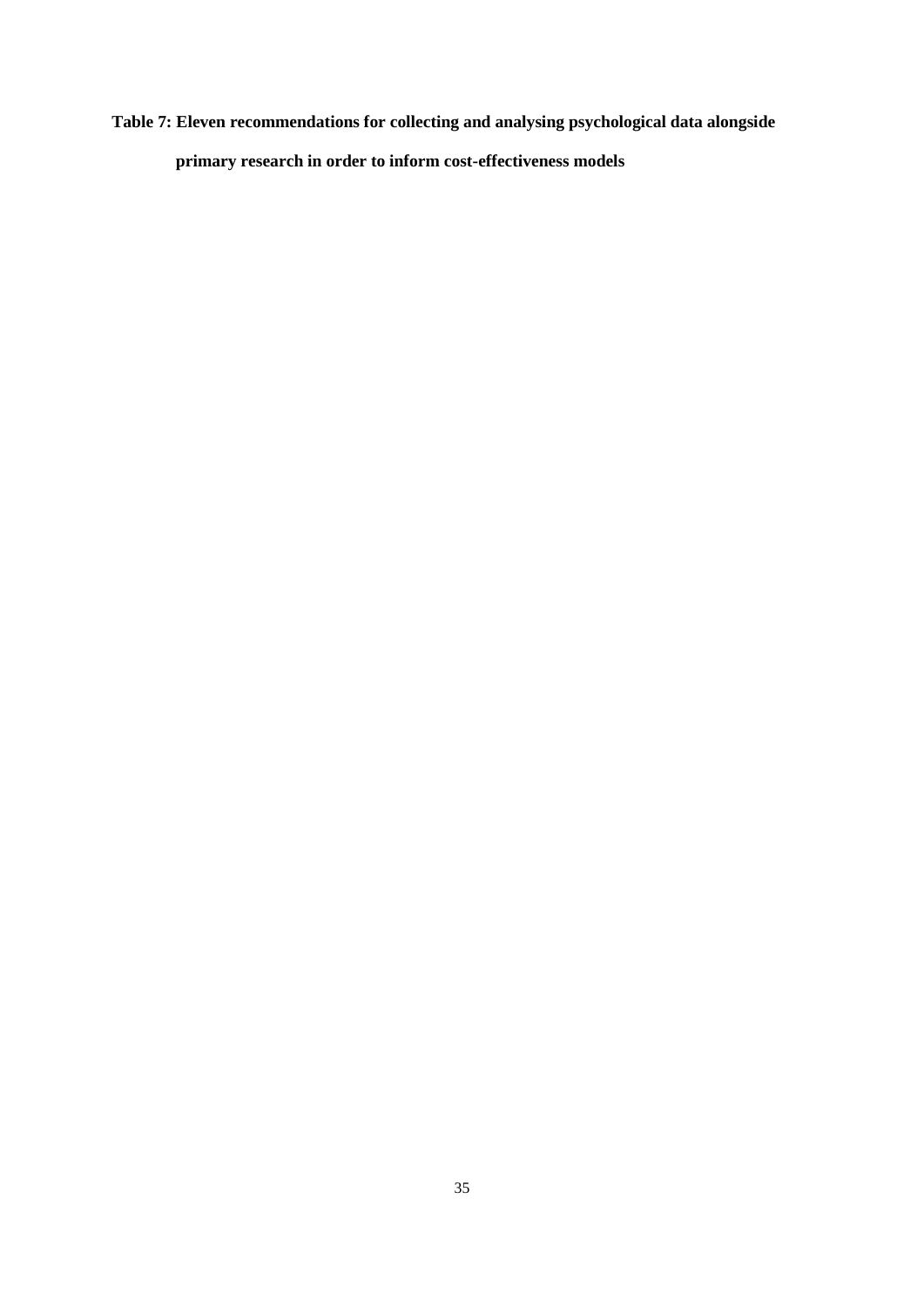# **Figure 1: Comparing validity of two prediction models - rates of true positives, true negatives, false positives and true negatives.**

Dashed lines represent the threshold for a patient being classed as a responder (i.e. experiencing an  $HbA_{1c}$  reduction of 0.5% or more). Percentages refer to the percentage of patients falling into each quadrant as defined by the responder thresholds.

- **Figure 2: Would individualized care be potentially valuable in principle? Cost-effectiveness of providing DAFNE for all versus DAFNE for none presented on (i) the costeffectiveness plane, (ii) CEACs and EVPI plots, (iii) iCEACs and EVIC plots**
- **Figure 3: Would individualized care using currently available prediction models be costeffective in practice? - The cost-effectiveness of providing DAFNE only to predicted**  responders, as defined by a predicted fall in  $HbA_1c$  of 0.5% in the 12 months following **DAFNE treatment, versus DAFNE for all presented on the cost-effectiveness plane**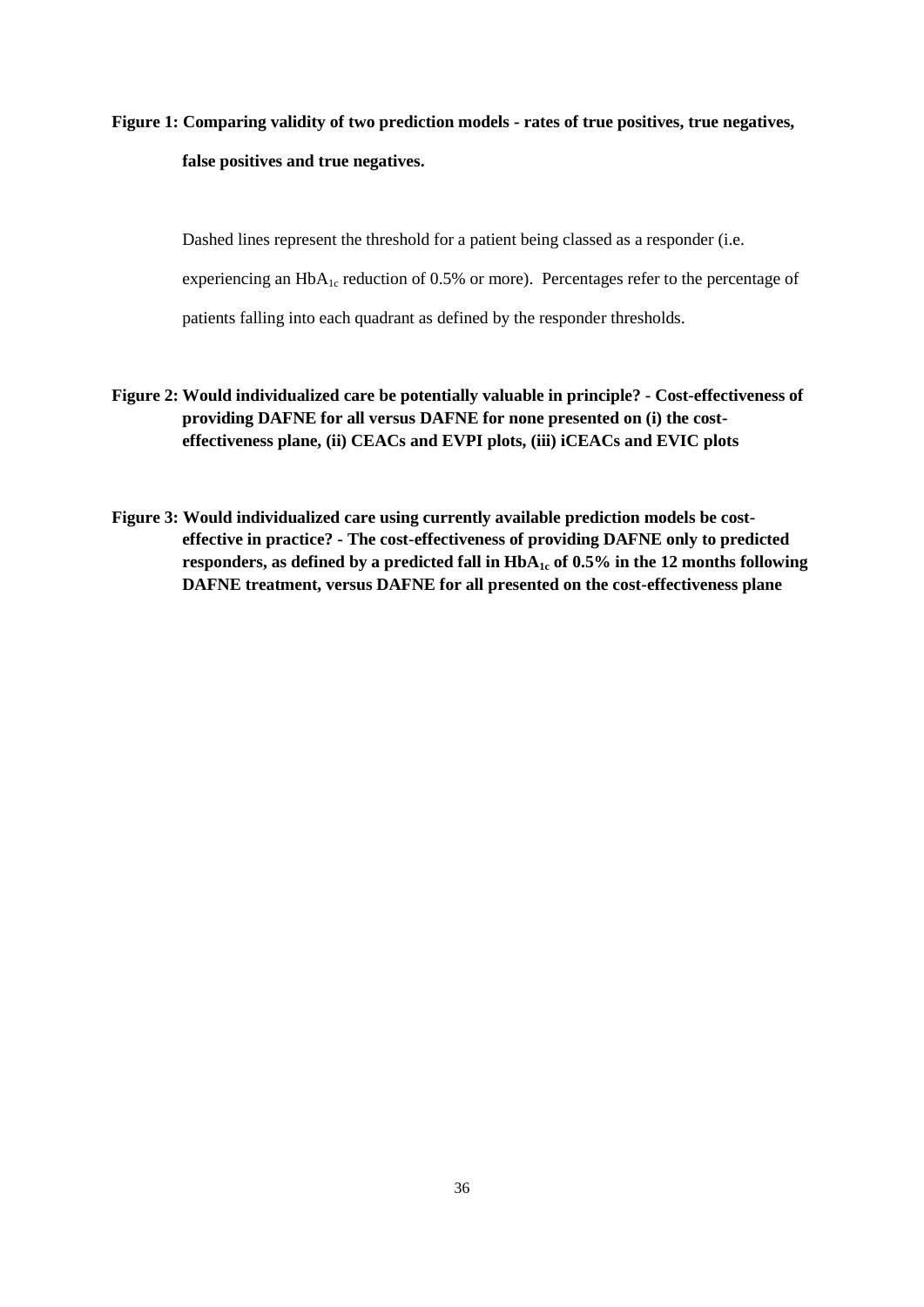1a) Prediction model A



1b) Prediction model B



**Figure 1**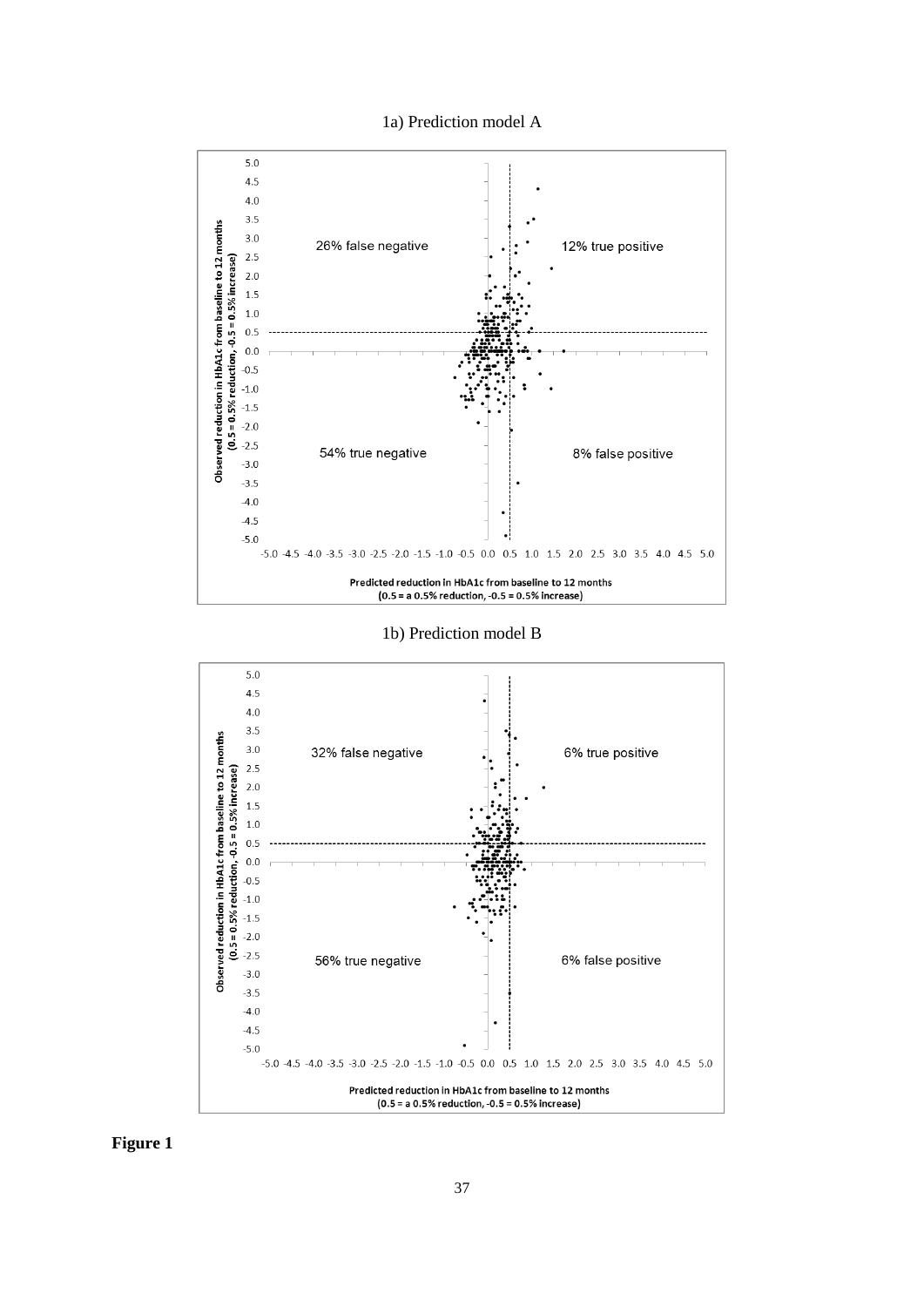2a) Prediction Model A



2b) Prediction Model B



**Figure 2**